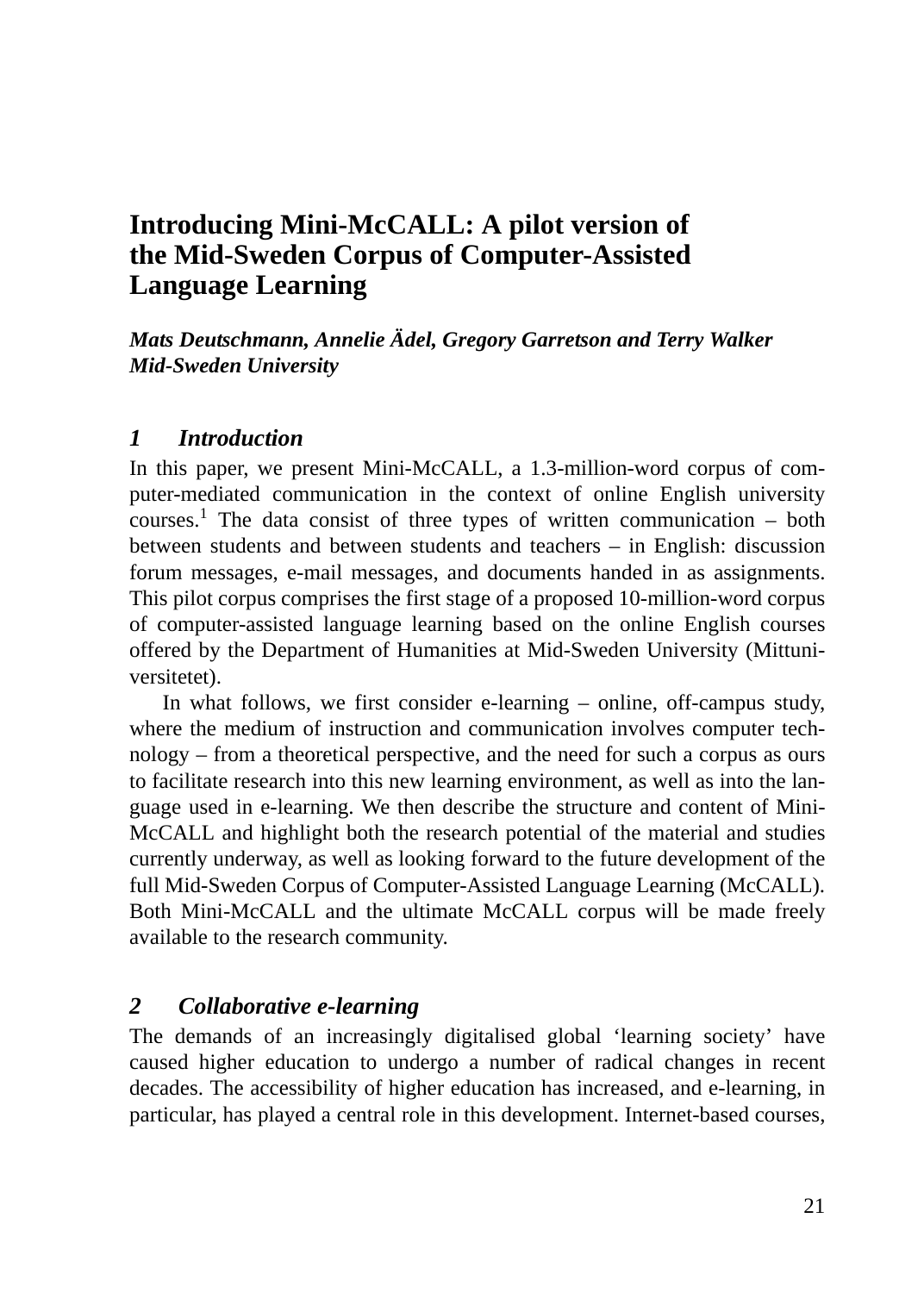in which all communication takes place in an online environment, are now available in almost every subject domain.

Parallel to these developments, there has been a move away from behaviouristic models in favour of the 'learning community model' in higher education. This model has at its core situated learning theory and social/cultural learning, with the purpose of enabling students to support each other as well as to collaboratively learn with, and from, one another (see e.g. Wenger 1998; Palloff and Pratt 1999; Olofsson and Lindberg 2005). Again, e-learning has been part of this development. Spurred on by advances in information and communication technology, online learning environments no longer merely offer ready-made educational material to be downloaded – nowadays, these environments enable students to learn together in a social context (see e.g. Koschmann 1996; Bonk and Cunningham 1998; Stephenson 2001; Haythornwaite 2002). As Kern and Warschauer (2000: 11) put it, technology usage has moved on from software that involves "learners' interaction with computers to interaction with other humans via the computer". In computer-supported collaborative learning (CSCL, Salmon 2004), the focus is on student-driven participation and collaboration.

These ideas have been implemented in Internet-based courses in English Studies offered by the Department of Humanities at Mid-Sweden University. Since autumn 2004, in addition to traditional classes, the department has offered full-time undergraduate English courses taught entirely over the Internet with no physical meetings, in which the learning management system WebCT is the primary platform of communication. The courses are designed from a collaborative learning perspective, each one incorporating methods such as peer-reviewing, group discussions, and group problem-solving, resulting in high levels of student-student and teacher-student interaction.

The following exchange between students in a discussion forum, extracted from Mini-McCALL, illustrates collaborative online learning in action. Here the task is to identify, correct and explain language errors in a number of sentences, and post the answers to the discussion forum for peer-review. Example (1) shows portions of a student's discussion-forum post and the peer-review from another student. Note that although the participants' names appear to be genuine, they have in fact been constructed – the anonymisation process is explained in Section 4.3.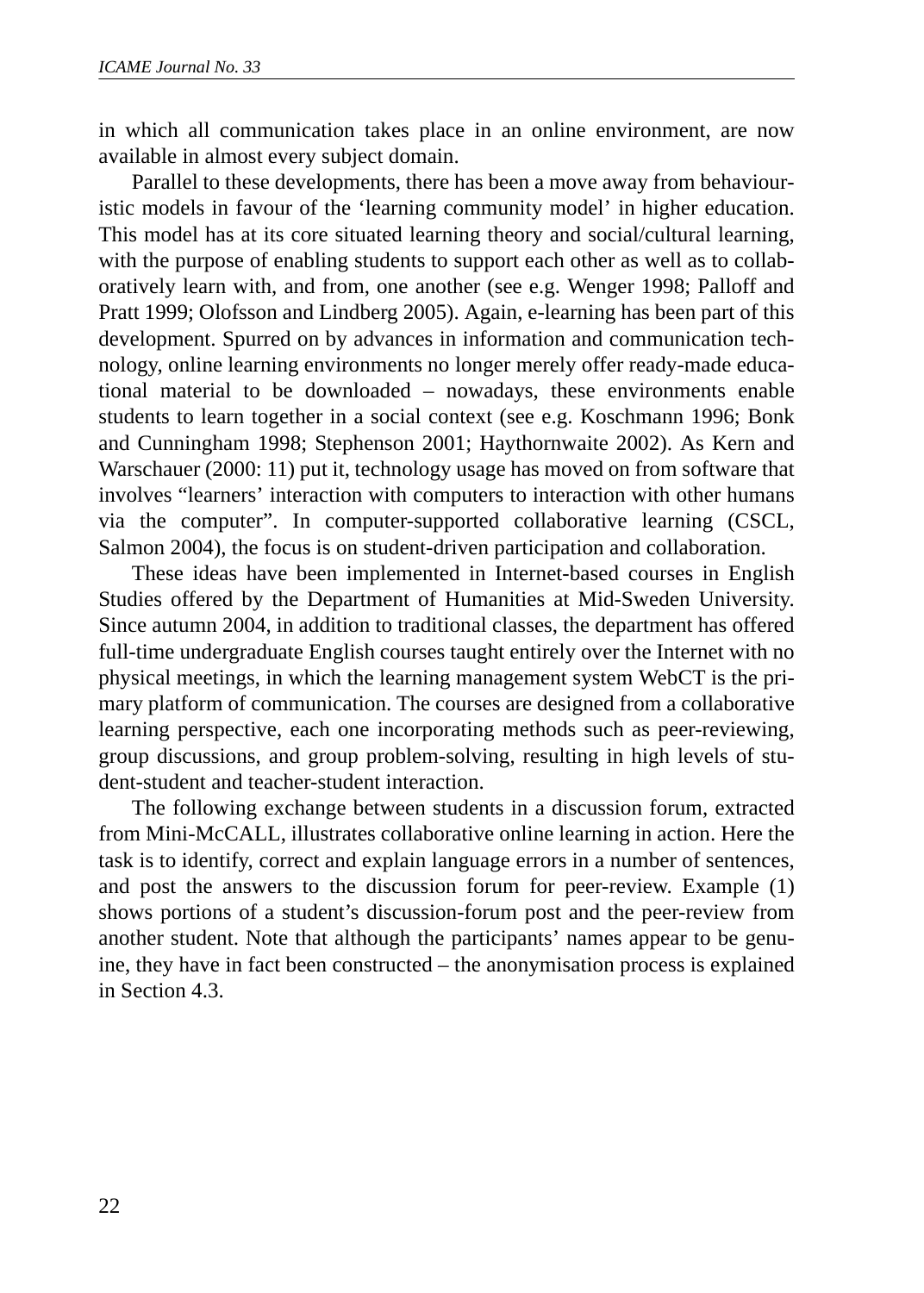```
(1) Message VT05S.D.242
    Time: Saturday, February 19, 2005 09:20
     Author: Yasmin Strömvall
     Subject: Yasmin Strömvall
     I just want to appologize for being late, but I have sick kids here,
     and they have been sick for three days now. I have done the
     assignment and I will try to get time to comment during the day.
     [...]
     I have done it as good as I can, but I have problems finding the
     exact explanations and the right terms to why I do the changes I do.
     [...]
     [Example] 3) I won't be neither sad nor surprised.
     Double negative. You can't use "not" in front of "neither – nor", but
    you can in front 
     of "neither – or"
     I will be neither sad nor surprised
     or
     I won't be neither sad or surprised.
    Hope I understood this whole thing correct :)
     Yasmin!!!
     _____________________________________________________
    Message VT05S.D.257
    Time: Tuesday, February 22, 2005 09:34
    Author: Sofia Ullman
    Subject: Re: Yasmin Strömvall
```
#### Hi!

I've read your answers and first off I must say that I agree with you, this assignement took some time... I was late too.. Your answers were great, it's always good to read someone elses answers too because it makes it easier to understand. The only thing I was wondering about was the dubble negative. I don't think you can use neither together with won't, I think it has to be either and or if you use that. But with will, neither and nor works fine. See you:) Sofia

Collaborative learning places great demands on social skills. In order for the learning process to be effective, students need to define their roles, create trust, and negotiate shared goals (Palloff and Pratt 1999). This is achieved through language. For instance, we see in (1) mutual displays of consideration for the other – e.g. apology, counter-apology, foregrounding of positive feedback, and hedging of criticism – all of which help to protect face and thus maintain trust. In e-learning, the absence of face-to-face interaction, and therefore the lack of important communication aids such as intonation, eye contact and body lan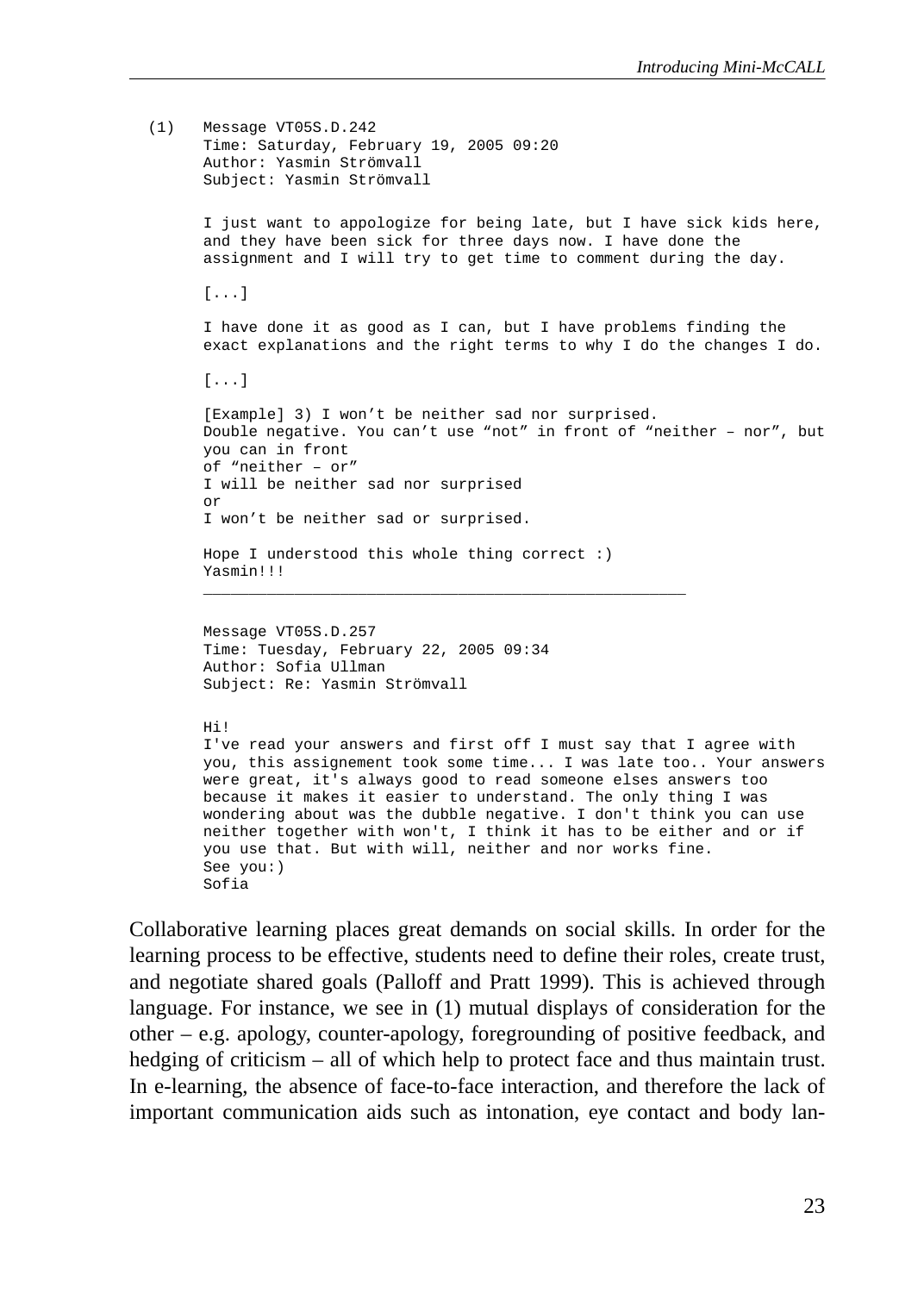guage, means that non-referential meanings instead have to be embedded in the written text. Also in (1), for example, we see how 'emoticons' can be added as a substitute for facial expressions. We return to these and other strategies in Section  $5.2<sub>1</sub>$ 

### *3 The call for McCALL*

As early as 1995, Dillenbourg *et al*. (1995: 198) pointed to the fact that "research on the pragmatics of communication remains to be exploited in the field of collaborative learning". However, to date, relatively little linguisticallyoriented research focusing on collaborative processes in e-learning environments has been carried out. Not much is known about the crucial role played by language in this new mode of education, nor about potential problems posed specifically in a second language and/or cross-cultural context of this kind.

There are indications, however, that such research could be very rewarding, in part with regard to cross-cultural pragmatics, and perhaps even more so as a tool for analysing the processes of collaboration and knowledge construction in a cross-cultural setting. For example, in her analysis of collaborative learning through the medium of e-mail correspondence, Tella (1992) was able to show that phatic use of language was essential to communication. In another early study of language in spoken collaboration, Schegloff (1991) analysed 'next turn proof procedures', which refers to how speakers, by examining the recipient's answer, receive confirmation of his/her understanding of the utterance. Schegloff argued that such signals are an important resource for managing intersubjectivity and joint understanding in talk. Through this and other related practices such as repair, participants continually construct and display their understanding, and negotiate their positions in the interaction. In a more recent study of synchronous and asynchronous computer-mediated discussions, Sotillo (2000) was able to show that the nature of the medium affected the use of discourse functions – categories central to the negotiation of meaning – such as requests, responses, apologies, greetings, complaints, and reprimands. Discussions in asynchronous communication contained significantly fewer such items. Sotillo (2000: 96) also showed that online discussions contained a high frequency of speech acts associated with social interaction, such as greetings, jokes and apologies.

Considering the growing interest in e-learning on the part of teachers, students, and academic institutions, it is becoming increasingly urgent that this type of learning environment be researched – to map and evaluate not only the efficiency of online communication in such contexts, but also the learning pro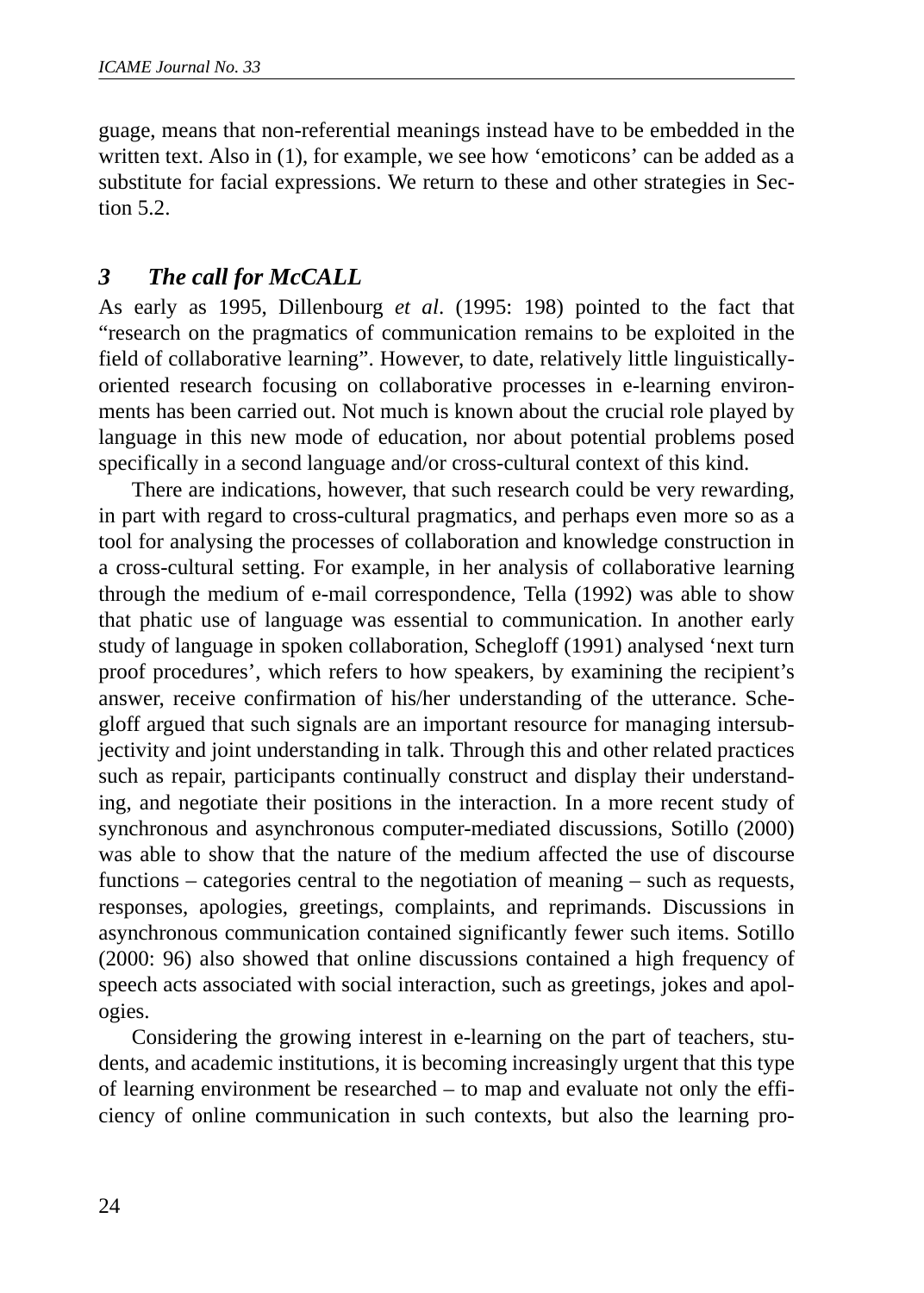cesses going on in these types of environments. Mini-McCALL, providing a valuable source of data from computer-mediated communication, is an important step forward: not only has there previously been "a disregard for CMC [computer-mediated communication] in corpus building" (Beißwenger and Storrer 2008: 305), but it is also the case that no other corpus resources involving CMC learner data exist to date.

### *4 The corpus*

Mini-McCALL is based on Internet courses taught entirely in English at Mid-Sweden University. The data are collected from a full-time, five-week course on English grammar given to students taking their first term of English Studies at the undergraduate level. The data come from eight individual classes (or sections), two from each term over the course of four terms (autumn 2004 to spring 2006). Because they are from eight sections of the same course, the data from all groups are highly comparable. As mentioned above, Mini-McCALL is the first stage of a larger project, the final product of which will be a much more comprehensive corpus, the Mid-Sweden Corpus of Computer-Assisted Language Learning (McCALL), consisting of the entirety of Mid-Sweden University's online English courses from 2004–2008. This project is described in more detail in Section 6 below.

### *4.1 The types of text*

The classes represented in the corpus took place entirely within the learning management system WebCT. Mini-McCALL contains texts of three types: discussion forum messages, e-mail messages, and documents containing students' assignments. Because these last were sent in as attachments to the e-mail and discussion forum messages, we refer to them as 'attachments'. Currently, the corpus comprises 1,262,775 words, broken down by type of text as shown in Figure 1. All told, the discussion fora contain 1,193 threads consisting of 4,179 messages. The e-mail communication contains 4,603 threads consisting of 5,927 messages. Distributed over the discussion and e-mail messages are 477 attachments.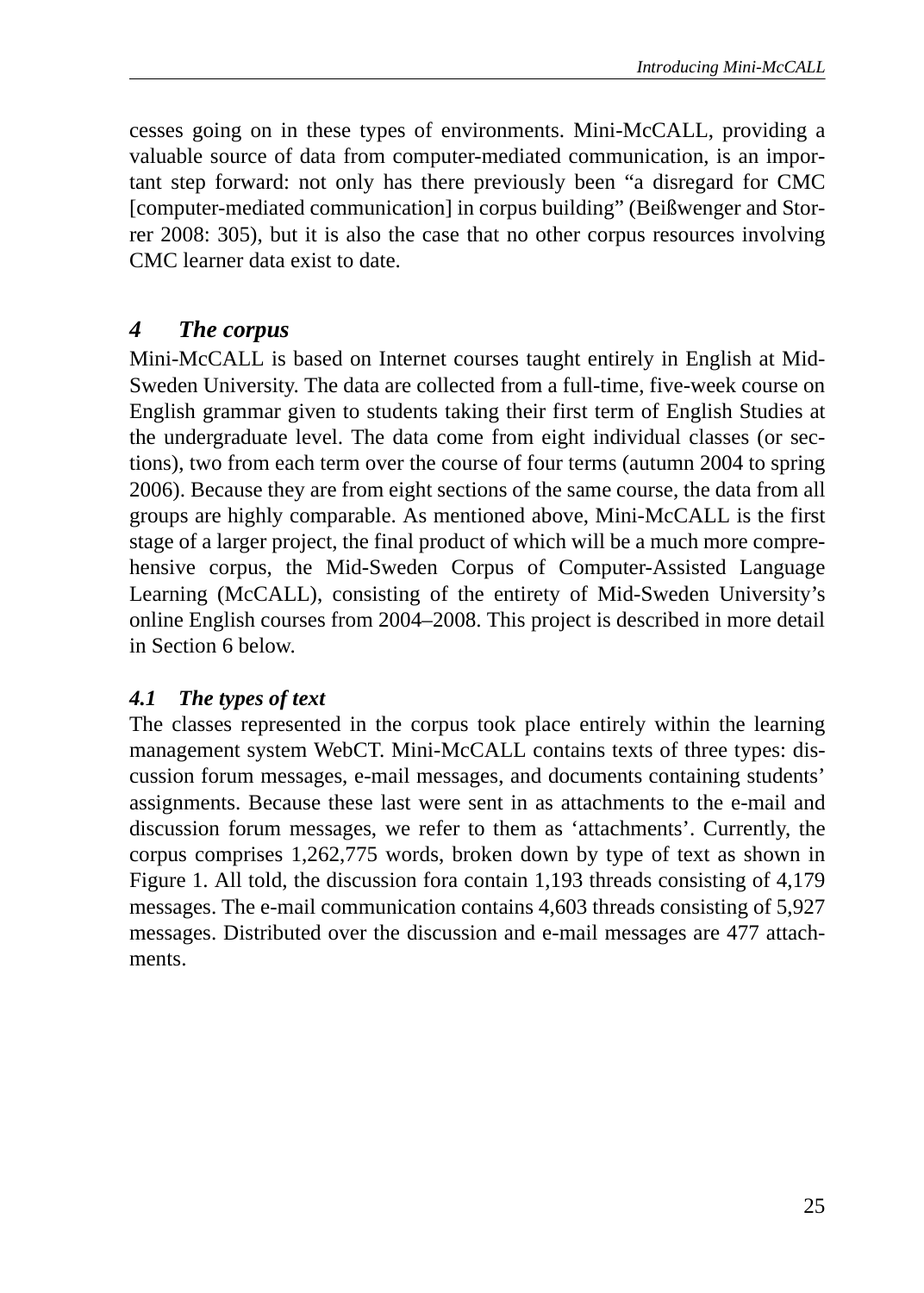

*Figure 1: Composition of the corpus by type of text (word counts and percentages)*

The discussion forum data consist primarily of peer-review tasks in which students work in groups of four. In each group, every student is required to provide individual solutions to and analyses of grammatical problems, and then comment on the work of the other three students. Most of the communication concerns four obligatory collaborative tasks on grammar dealing with (a) article usage, (b) verb tense and aspect usage, (c) structural levels (word classes and clause elements), and (d) a 'spot the error' task, as in (1) above. In addition, there is one discussion thread connected to a warm-up task entitled "What is your experience of grammar?", in which students write about their prior experiences of the subject. The fact that students are asked not only to give individual solutions, but also to comment on each other's work and to discuss and justify their criticism, leads to high levels of student-student interaction, as the examples in this paper testify.

The e-mail data represent student-teacher communication only, that is, emails sent from students to teachers or teachers to students. No student-student e-mails have been included in the corpus, out of respect for the students' privacy. The e-mails are concerned with many different topics; as discussed below, there are many announcements sent in bulk by the teachers, but there are also many threads in which students report to the teacher or ask questions, as in (2):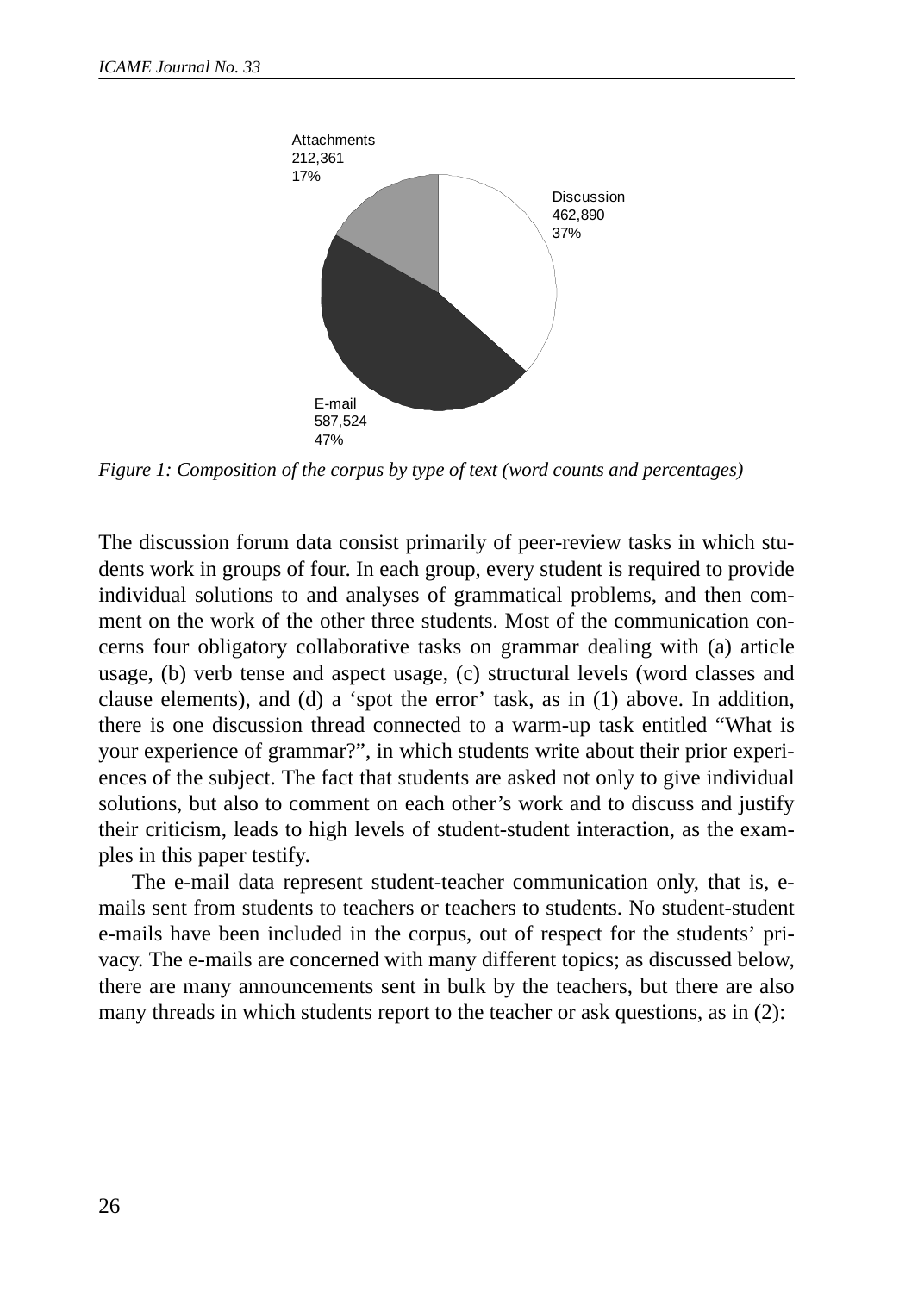```
(2) Message HT04N.E.3
    Time: Tuesday, September 7, 2004 19:06
    Author: Lilja Sjögren
    Recipient: George Sederstedt
     Subject: Assignments! 
    Hello George!
     I have been in and out of the discussion room a couple of times and
     it seems that noone is there to discuss the assignment that is due on
     friday. I need some tips how to start the discussion. I have never
     done this before. And what do I do if noone is discussing before
     friday?
    Lilja Sjögren
     _____________________________________________________
    Message HT04N.E.5
    Time: Wednesday, September 8, 2004 11:50
    Author: George Sederstedt
    Recipient: Lilja Sjögren
    Subject: Re: Assignments!
    Dear Lilja,
    For the discussion assignments you actually make your comments in the
    discussion forum, which is not a simultanous chat. You simply mail
    your contribution and wait for someone to respond. The mails can be
     read by all. In the chat you can talk more informally. Get back to me
     if this is still unclear.
     George
```
One potentially debatable aspect of Mini-McCALL's compilation is the large number of duplicate e-mails included, resulting from mass-mailings in which a teacher sent the same message to each student in the class. This has two negative effects: artificially inflating the proportion of contributions by the teachers, and causing great redundancy in the language in the corpus. However, we have opted not to delete such duplicate messages, but rather to tag them with an XML attribute ('duplicate'), for two reasons. First, their presence in the corpus allows researchers to keep track of which messages a given student has received. Second, retaining these messages facilitates tracing the various parallel threads of communication in the corpus. For example, it often happens that a single massmailing will prompt responses from several different students; by retaining all messages, we keep each thread intact.

The third type of text in the corpus is the attachments, each of which originally accompanied a particular discussion forum message or e-mail message, and most of which were originally MS Word documents. These mainly consist of documents with students' individual solutions to the tasks or answer keys sent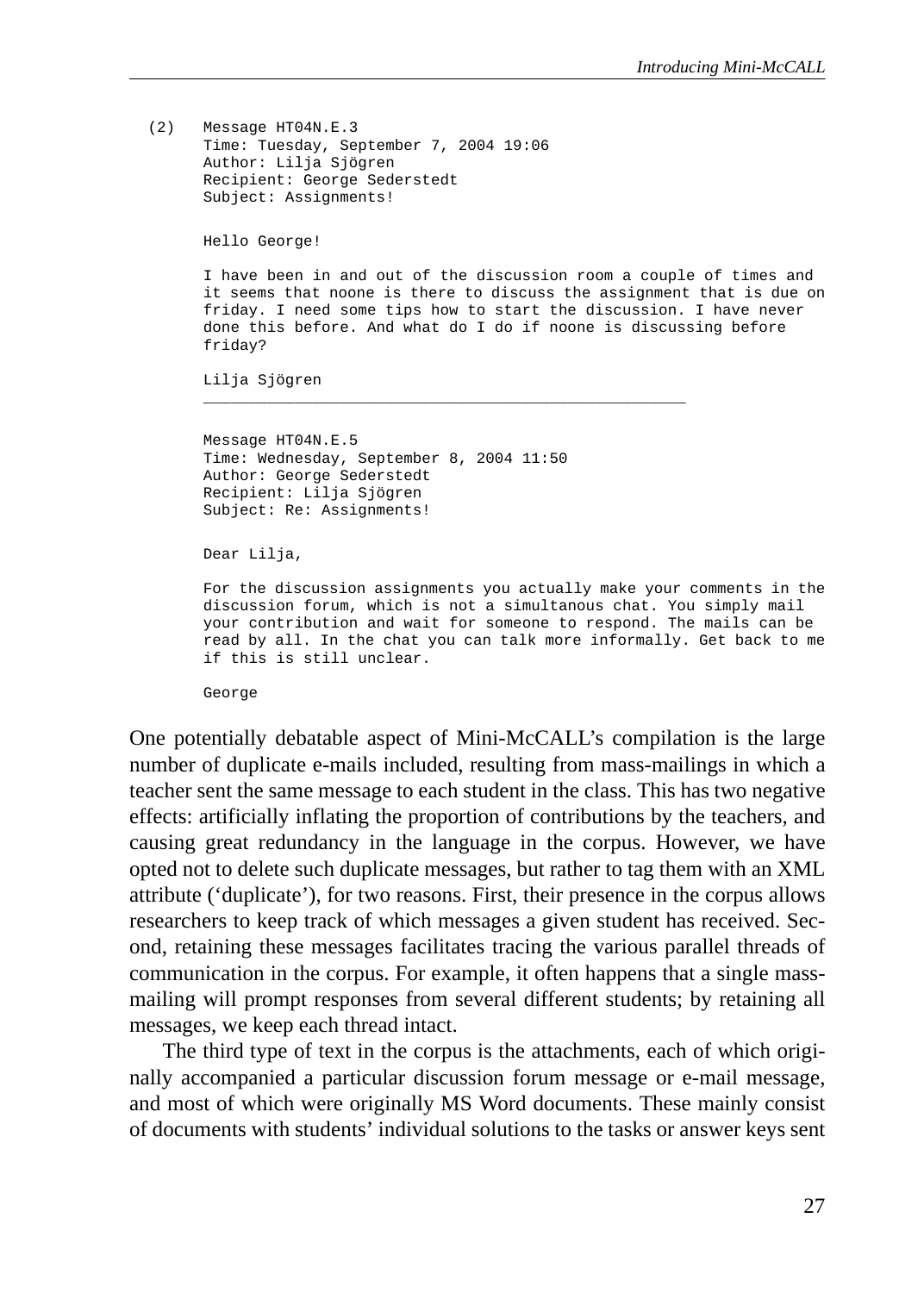by the teacher. Each such document is clearly cross-referenced with regard to the message it accompanied (and vice versa), making it easy for the corpus user to refer to the corresponding text; in fact, in the HTML version of the corpus (see below), the documents are hyperlinked to each other. Example (3) shows the beginning of a typical attachment document:

```
(3) Document ID: VT06S.D.16.1
    Attached to message: VT06S.D.16
    Time: Tuesday, January 31, 2006 15:17
    Author: Lina Holmström
    Subject: Determiners and pronouns
    Discussion 1: Determiners and Pronouns
    1. Discuss the use or absence of the article in the following
    sentences:
    a. I met an interesting chap at a party last night.
    Comment: The speaker uses indefinite articles to "an interesting
    chap" and "a party last night". This can mean that the referents
    (chap and party) are not known to the hearer.
    b. Why are you still in bed? You should be at school.
    Comment: We can say "the bed" when we mean a particular piece of
    furniture. Otherwise it is not combined with the definite article
    "the". We say at school when the hearer goes there as a pupil.
    c. Life is full of surprises.
    Comment: Life (U) in this case required a zero article because here
    (c) it is a generic reference. All c) is widely generic.
    d. I'm researching the life of Mozart.
    Comment: On the other hand in case d the speaker is talking about a
    specific person's life, Mozart. It is clear in the situation which
    person the speaker means.
     […]
```
#### *4.2 The participants*

The corpus represents contributions from 240 individuals: 235 students, three teachers, and two in the category 'other' (in fact teachers of other courses, grouped with the teachers in the figures below). Figure 2 shows the breakdown into teacher-produced text, student-produced text, and 'assignment text'. This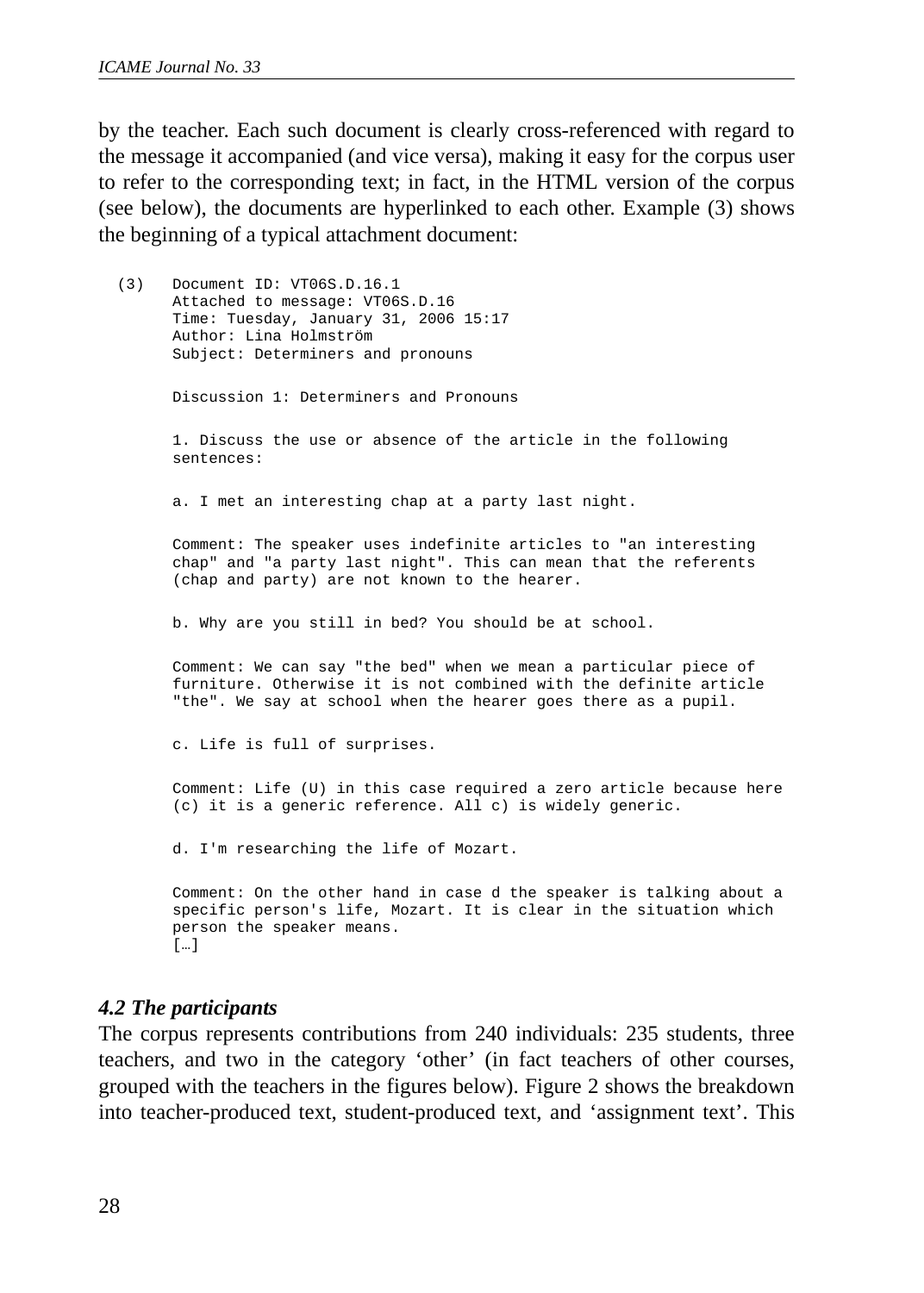last category includes the text of assignments as repeated in students' own work, as in the sentences prefaced with a letter in (3) above. Another example of students repeating a sentence before discussing it is when they are asked to spot the grammatical errors in a given sentence. By marking up such text as assignment text, we avoid attributing it erroneously to students.



*Figure 2: Composition of the corpus by participant role (word counts and percentages)*

The most serious disadvantage of the Mini-McCALL corpus – and one which will be rectified in the final McCALL corpus – is the small number of teachers involved. In fact, a single teacher taught four of the eight classes, and in addition was the most prolific communicator. The production of this individual therefore accounts for fully one-quarter of the entire corpus (see the discussion above about mass-mailings). For this reason, the suitability of Mini-McCALL for comparing different teaching styles is limited.

However, in terms of the students, the corpus is much more well-balanced, being fairly representative of the student population. As is commonly the case in foreign-language programmes, a majority of the students – 79 per cent – are female. Interestingly, their contributions (in terms of number of words) account for 80 per cent of the student data, indicating very even participation by the sexes on average. Not surprisingly, given the discussion above, the situation is very different for the teachers: two of the three are male, and these two taught seven of the eight classes. What is more, these two are each more prolific than the female teacher, so their contributions account for 95 per cent of the teacher data. This means that, overall, 55 per cent of the corpus material is produced by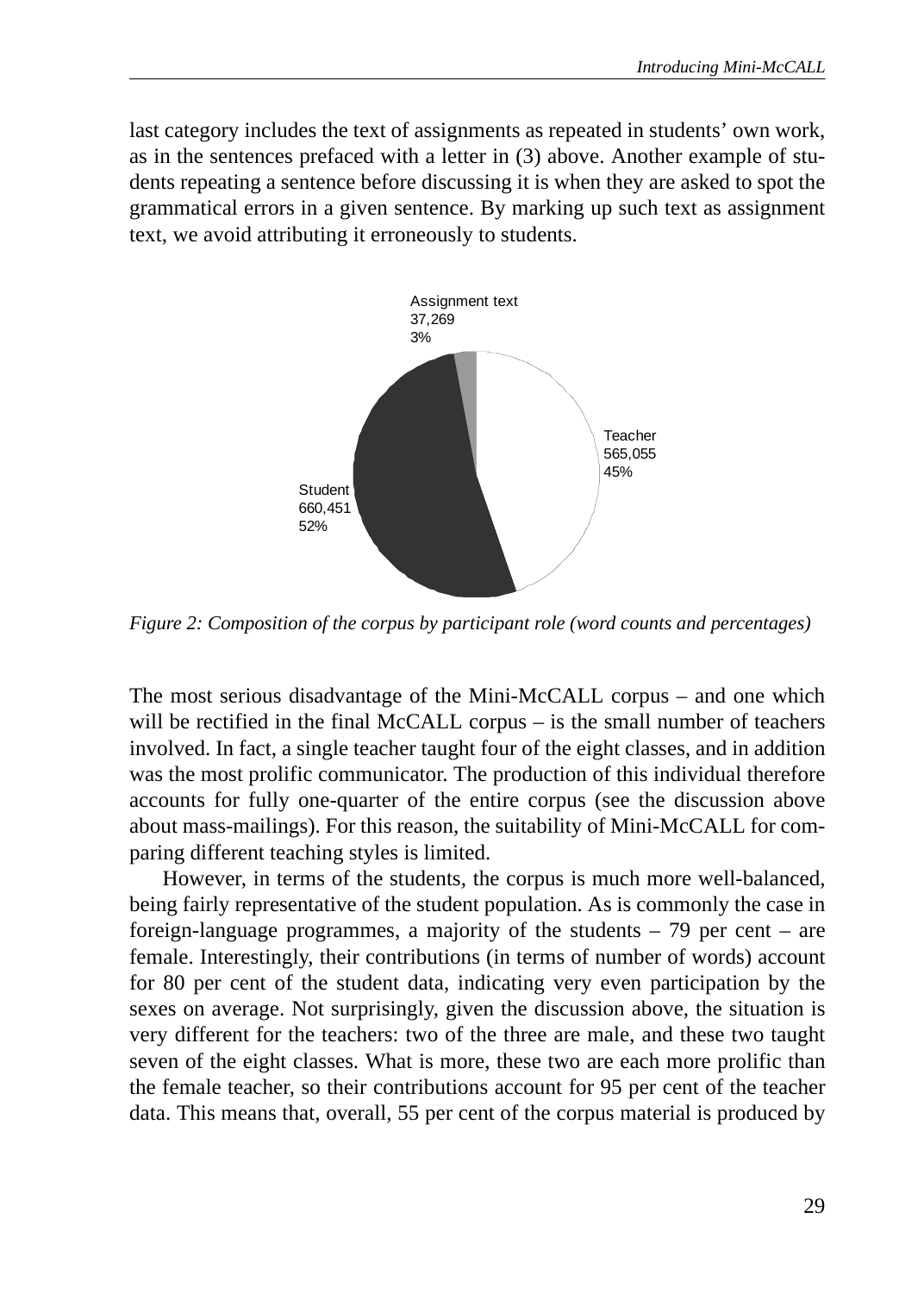

males. Figure 3 shows a breakdown of the corpus material by both participant role and  $\text{sex} \cdot^2$ 

*Figure 3: Composition of the corpus by participant role and sex (word counts and percentages)*

In terms of student age, the corpus presents a broad range: from 18 to 57. As shown in Figure 4, student age figures are heavily skewed toward the younger end of the scale – the typical age brackets for undergraduates. What is in fact noteworthy about these online courses is the number of individuals aged 25 and older who enroll. These students come from varied backgrounds; some are professionals looking to enhance their career by improving their English skills, while others want to change careers, for example to become teachers. This leads to a greater heterogeneity within the groups than is usual in first-term university courses.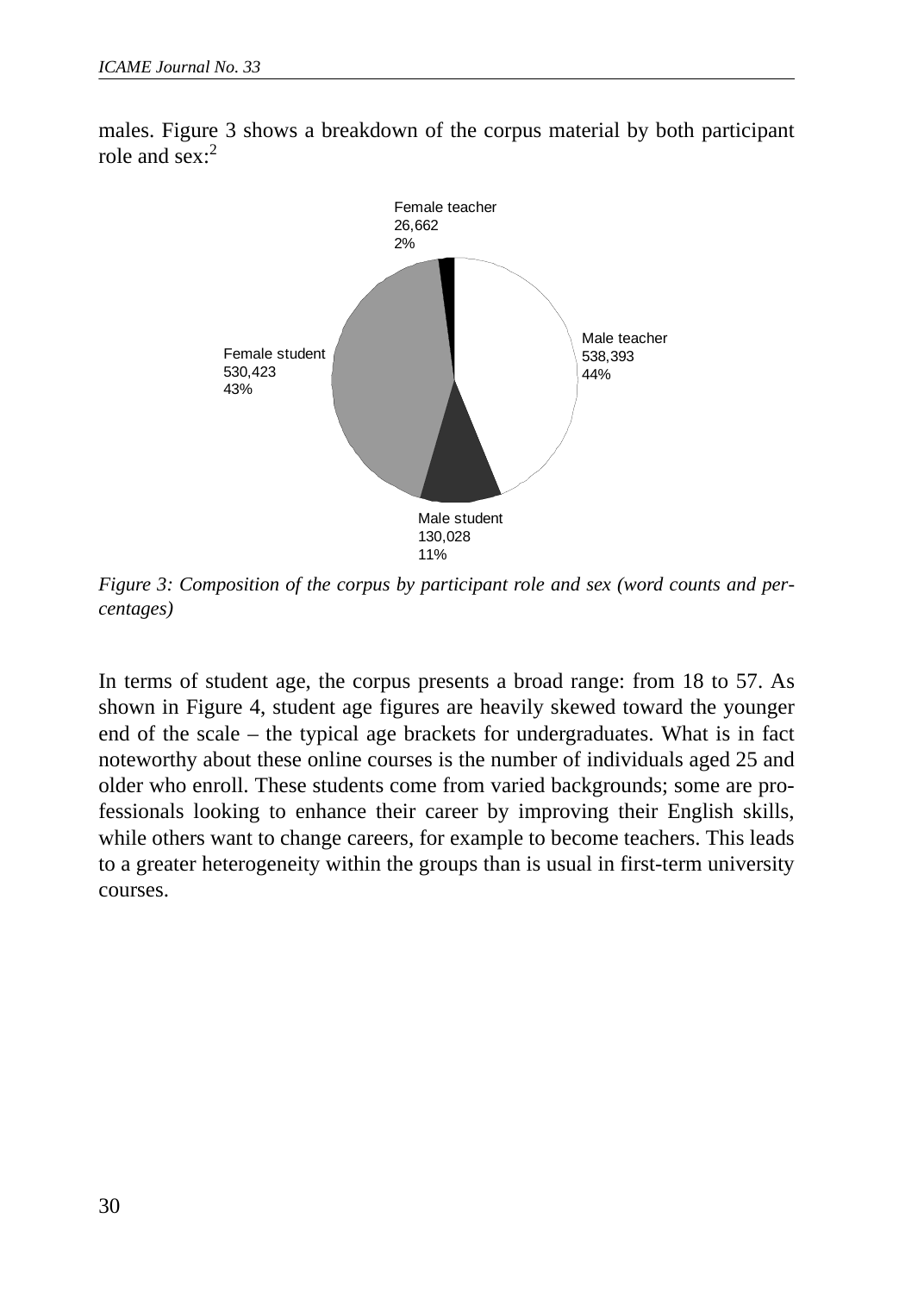

*Figure 4: Age distribution of the students in the corpus*

As might be expected in the case of a Swedish university, the majority of the students come from a monolingual Swedish background. All of them have studied English for several years in secondary education (a requirement for admission), and several have had further, extensive exposure to English, from living in an English-speaking country. The language backgrounds of the students may be broken down roughly as shown in Figure 5. Note that there are a small number of native speakers of English on the courses, which adds even greater diversity to the corpus. For their part, the teachers are all native speakers of Swedish with extremely high competence in English. The corpus is therefore of special interest to anyone wishing to study the English production of L2 speakers in general, or of Swedes in particular, at different levels of proficiency.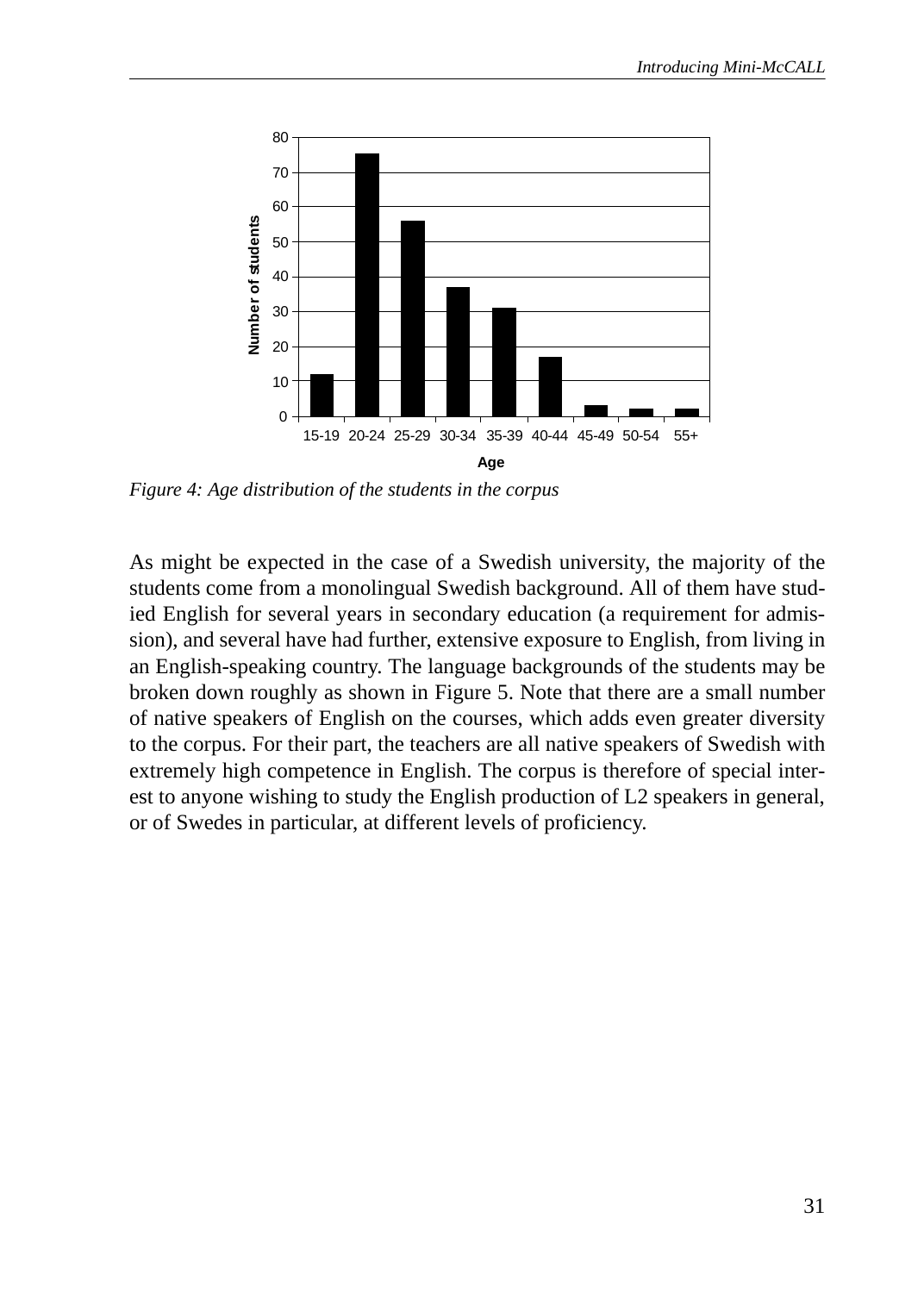

*Figure 5: Language background of the 235 students in the corpus*

#### *4.3 Construction of the corpus*

The primary format of the corpus is XML, though we have also produced an HTML version for convenient browsing of the corpus, and it would be a simple matter to create a plain-text version without mark-up. Example (4), which repeats the content of (2), gives a sample of the raw XML. Currently, the XML application (set of tags) in use is one designed specially for this corpus, though one of the long-term goals of the McCALL compilation project is to adopt a more elaborate tagset in compliance with the guidelines of the Text Encoding Initiative. As for the character encoding, the files are encoded in UTF-8; the use of Unicode means that no sacrifices were necessary regarding non-ASCII characters, which are abundant in Swedish names.

```
(4) <thread>
          <message id="HT04N.E.3">
            <header>
             <time>Tuesday, September 7, 2004 19:06</time>
              <author id="liljsjög">Lilja Sjögren</author>
              <recipient id="georsede">George Sederstedt</recipient>
              <subject> Assignments! </subject>
            </header>
```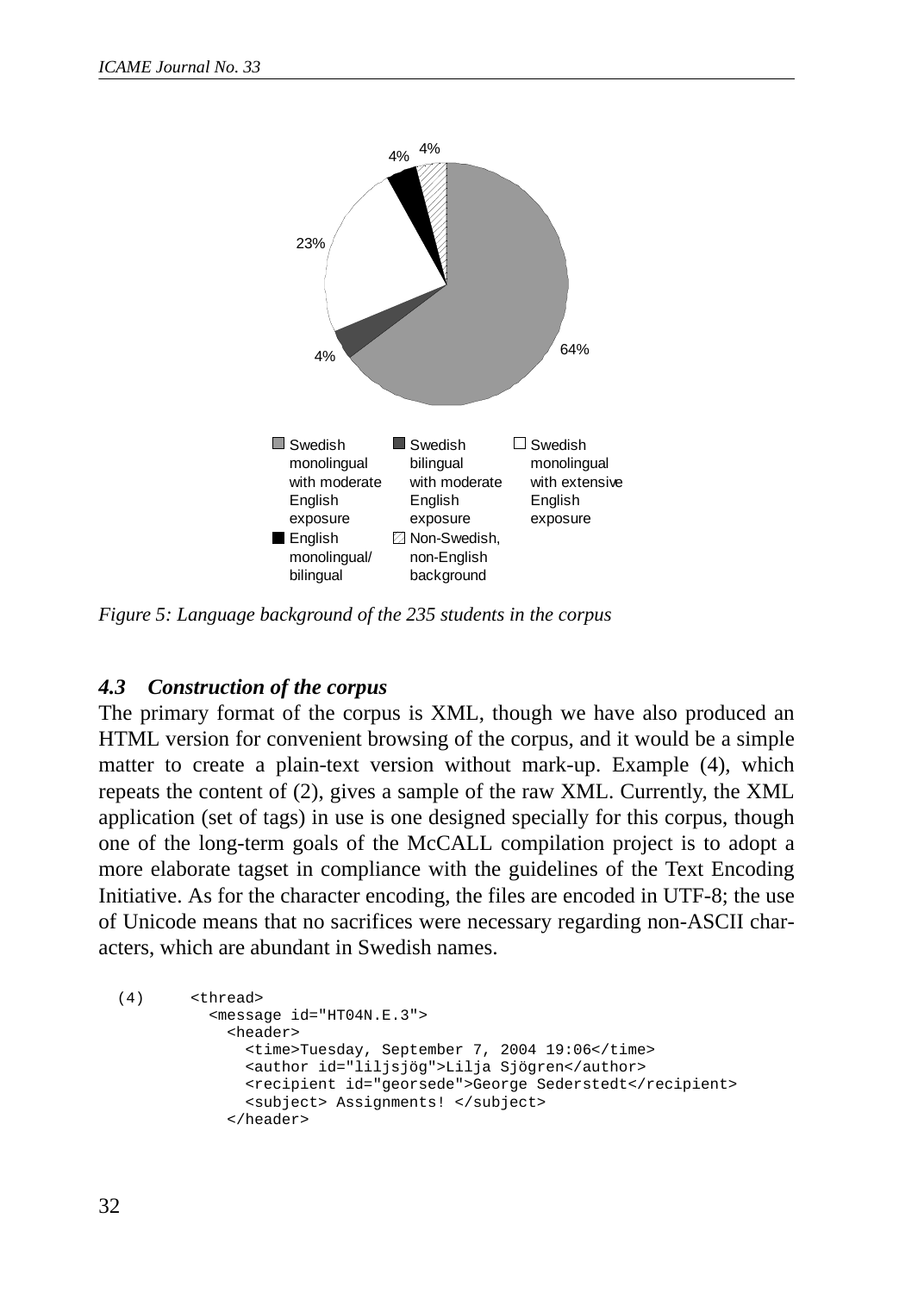```
 <body>
    Hello George!<lb/>
    I have been in and out of the discussion room a couple of 
    times and it seems that noone<lb/> is there to discuss the 
    assignment that is due on friday. I need some tips how to 
    start the<lb/> discussion. I have never done this before. And
    what do I do if noone is discussing before<lb/>>b/> friday?<lb/>
    <1b/Lilja Sjögren<lb/>
   </body>
  </message>
  <message id="HT04N.E.5" parent="HT04N.E.3">
    <header>
    <time>Wednesday, September 8, 2004 11:50</time>
     <author id="georsede">George Sederstedt</author>
     <recipient id="liljsjög">Lilja Sjögren</recipient>
     <subject>Re: Assignments!</subject>
   </header>
    <body>
    Dear Lilja,<lb/>
    For the discussion assignments you actually make your 
    comments in the discussion<lb/>>b/> forum, which is not a
    simultanous chat. You simply mail your contribution and wait 
    for<lb/> someone to respond. The mails can be read by all. In 
    the chat you can talk more<lb/>informally. Get back to me if
    this is still unclear.<lb/>
   George<lb/>
   </body>
  </message>
  […] 
</thread>
```
One of the noteworthy aspects of the corpus – though one that is deliberately not salient – is the thorough process of anonymisation that has been applied to the data. All of the participants agreed to have their data recorded, on condition that their real names were withheld. Anonymisation may be performed in various ways, for example by replacing each name with a placeholder such as <NAME>, or by simply removing the surname, as was done in the British National Corpus. Example (5) shows a text fragment from the BNC in two versions: (a) in XML, and (b) in plain text, with the tags removed. Note the  $\langle$ gap $\rangle$ element that has replaced the name, highlighted here in bold text.

```
(5) a. <w c5="CJC" hw="and" pos="CONJ">And</w><c c5="PUN">, </c><w
    c5="AV0" hw="then" pos="ADV">then </w><w c5="PNP" hw="she"
    pos="PRON">she </w><trunc><w c5="UNC" hw="sa" pos="UNC">sa </w>
    </trunc><w c5="NP0" hw="mrs" pos="SUBST">Mrs </w><gap desc="name"
    reason="anonymization"/><w c5="VVD" hw="say" pos="VERB">said </w><w
    c5="PRP" hw="to" pos="PREP">to </w><w c5="PNP" hw="i"
    pos="PRON">me</w><c c5="PUN"> […]
```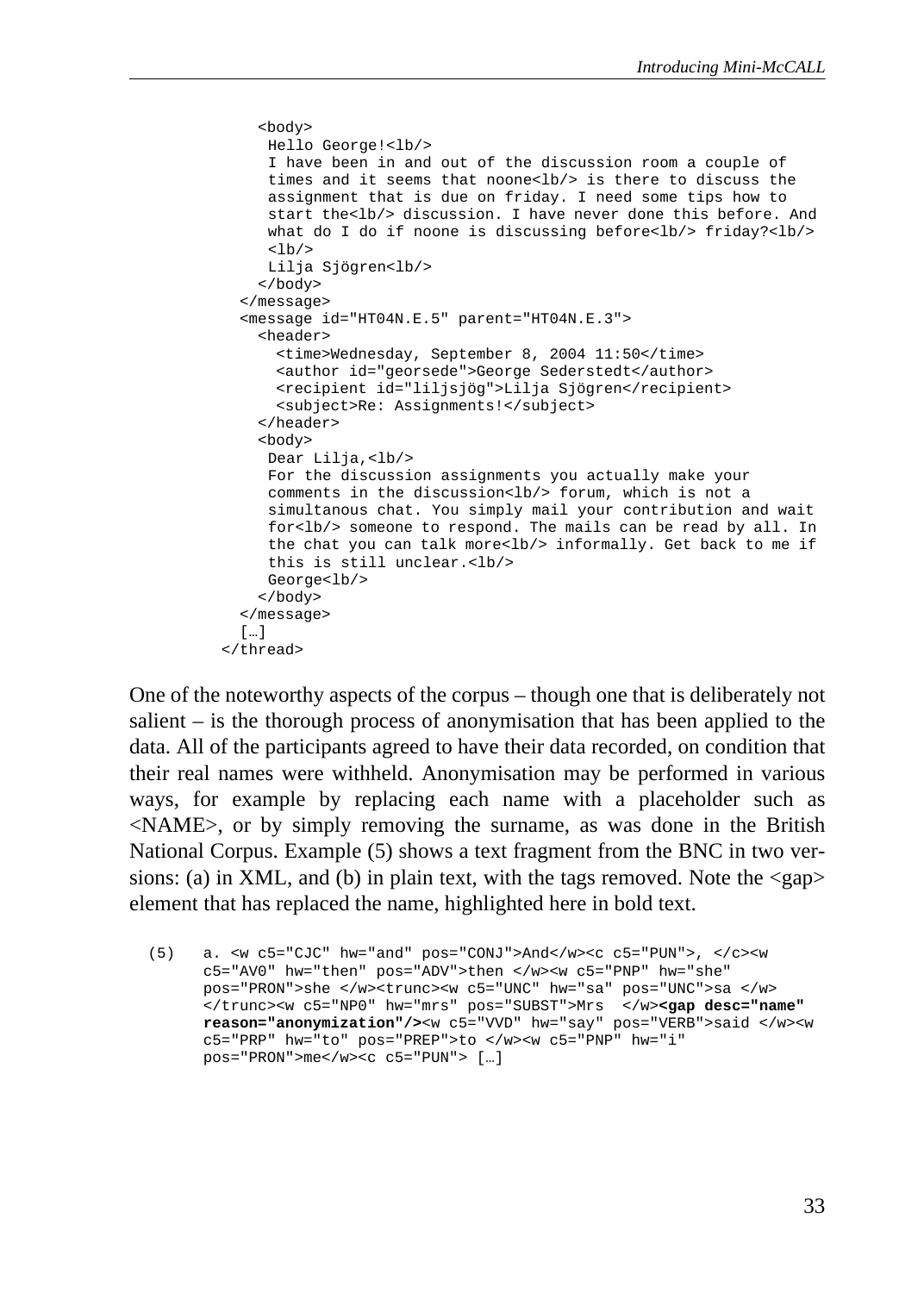b. And, then she sa Mrs said to me, not Mrs but Mrs , she helps out, and she organized the Burns supper thing, she said (BNC, text KE4)

For Mini-McCALL, the removal of the *full* name was required to ensure anonymity, while at the same time it was deemed necessary to enable corpus users to easily distinguish individual participants from one another, unhampered by possibly intrusive coding. Mini-McCALL contains a large amount of dialogue involving numerous individuals, and we anticipate that the corpus will be used in studies of group communication; hence we have opted for a solution that required a more laborious process but has certain advantages. We have anonymised the corpus by replacing every individual's name with a plausiblesounding, randomly generated name that retains the correct sex. Both first and last names were replaced (independently) with names drawn from Swedish census data, with the result that the new names are essentially similar in nature to the old names. Example (6), which shows a message after anonymisation, gives a sense of the non-intrusiveness of this process:

(6) Message HT04S.D.110 Time: Sunday, September 19, 2004 20:29 Author: Tua Skoog Subject: Tua's input on the dialogue Tense and Aspect [includes attachment] Hi Melinda, Yara and Ajdin! (I hope I haven't forgotten anyone!) Attached you'll find my answers. I only have two contributions to this grammatical debate. First I'd like to join Yara in sharing her view-point concerning 2 C. Both the Present and the Progressive is possible. However I'd prefer the phrase expressed using the Present Simple tense, in opponent to the Progressive (-ing) form preferred by Ajdin and Melinda. […]

The result is discourse that, while protecting the identities of the participants, feels quite natural. Because the names are changed consistently throughout, it should be as easy *after* anonymisation as before to identify the referent of a noun phrase.

One difficulty we faced in this process was that a number of individuals had non-Swedish names. We could have opted to replace their names with equally foreign names, but we realized that this was likely to be insufficient to guarantee anonymity. Therefore, as it stands, an individual named Nigel Jones might receive a new name such as Kjell Lindström. This could potentially mislead researchers, which is certainly a disadvantage. On the other hand, those inter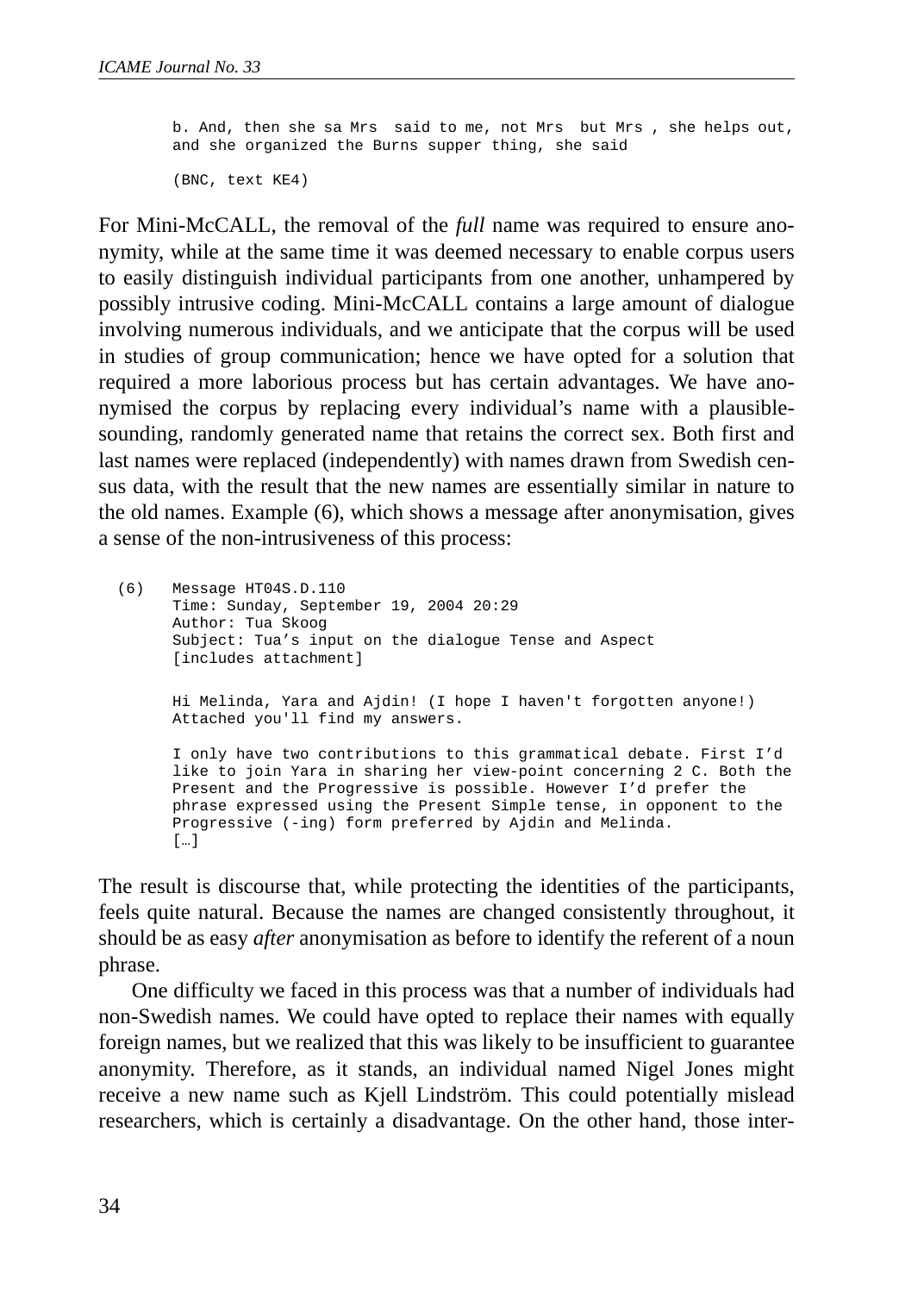ested in the details of the participants' backgrounds will find extensive metadata available in the corpus, as described in the next section.

### *4.4 Corpus metadata*

Mini-McCALL is relatively rich in metadata, consisting primarily of three types: (1) sociolinguistic information on the language users represented, (2) pedagogical information on the course and activities involved, and (3) information on the texts included. Some of this information may be read directly from the texts, while some is available from the metadata that accompany the texts, and some comes from supplementary materials that will be distributed with the corpus. Table 1 presents several types of metadata that are available:

| <b>Type</b>                | <b>Variable</b>              | <b>Description</b>                                                                                                                                              |
|----------------------------|------------------------------|-----------------------------------------------------------------------------------------------------------------------------------------------------------------|
| Participant<br>information | Group membership             | List of participants in each of the 8 classes                                                                                                                   |
|                            | <b>Sex</b>                   | Male or female                                                                                                                                                  |
|                            | Age                          | In years, at beginning of course                                                                                                                                |
|                            | Language background          | See categories in Figure 5 above                                                                                                                                |
|                            | Role                         | Student, teacher, other                                                                                                                                         |
|                            | Student grade                | Final grade for the course                                                                                                                                      |
|                            | Activity level               | Number of messages, number of words                                                                                                                             |
|                            | Teacher experience           | Teaching background and experience                                                                                                                              |
| Pedagogical<br>information | Course and task descriptions | Description of the course and the various tasks<br>assigned to the students, including instructions                                                             |
|                            | Course evaluations           | Average evaluation scores for each of the 8<br>classes, relating to instructions, technical<br>aspects, feedback, reading materials, exam,<br>course aims, etc. |
| Textual<br>information     | Type of text                 | Discussion message, e-mail message or attach-<br>ment                                                                                                           |
|                            | Date of submission           | Each message is dated, allowing researchers to<br>chart course activity levels                                                                                  |
|                            | Sequencing information       | Messages are grouped into threads and ordered<br>chronologically, explicitly showing the commu-<br>nicative exchanges occurring                                 |

*Table 1:* Metadata included in the corpus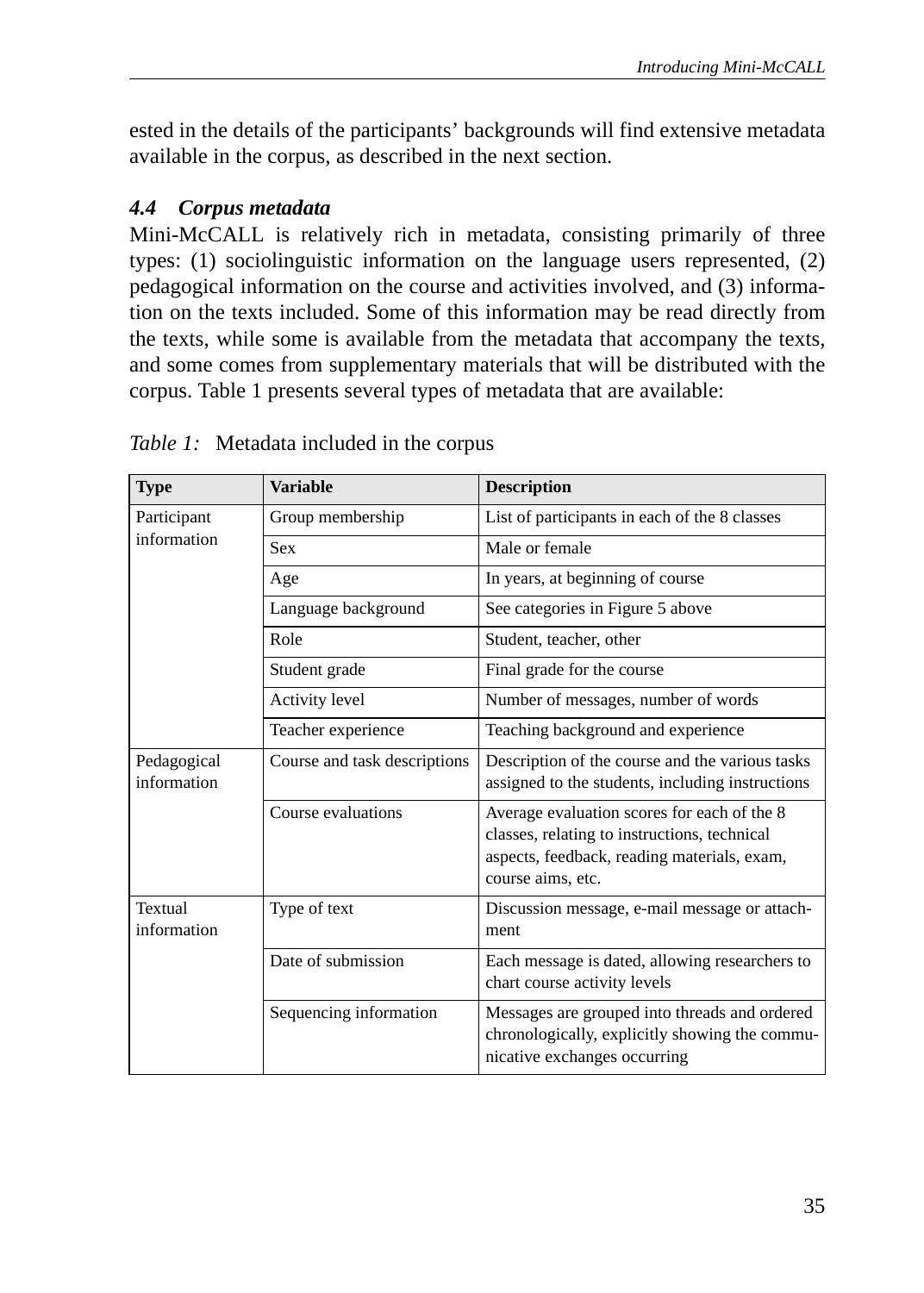The inclusion of course evaluation data and student grades enables student satisfaction and achievement to be cross-referenced with other corpus data, which should be of value for pedagogical research. Furthermore, the temporal information on the messages enables researchers to follow the dynamics of the course – that is, when and in connection with which tasks students tended to be most or least active.

## *5 Linguistic and pedagogical research based on Mini-McCALL 5.1 Potential research areas of Mini-McCALL*

The corpus is likely to be of value for both linguistic and pedagogical research. With respect to pedagogical research, the corpus makes it possible to study teacher-student communication from a pedagogical perspective in a systematic fashion. As mentioned above, the corpus also includes a range of variables useful to researchers in pedagogy, such as proficiency level, sex, and achievement. Furthermore, the supplementary course materials make it possible to conduct pedagogically-oriented research on the effects of course materials such as task instructions. Ideally, we would have liked to include control group data from a classroom version of the same course, but this has not been possible.

Mini-McCALL allows for a special focus on communicative aspects of computer-supported collaborative learning. It allows systematic study of what we may call the 'language of collaborative learning', which has been a relatively unexplored area. As Dillenbourg *et al.* (1995: 198) point out, a "promising possibility for collaborative learning research is to exploit selective branches of linguistics research on models of conversation, discourse or dialogue". Such research could shed light on the communicative strategies used in the negotiation of meaning, and may lead both to new insights into the social processes involved in collaborative learning and to an increase in the educational standards of CSCL environments.

The design of Mini-McCALL makes possible a range of linguistic investigations. The data not only are rich in (frequently overlooked) interactional features of communication, but also offer the possibility of comparison across a variety of linguistically relevant variables. These are *sociolinguistic* variables – such as participant role (teacher or student), age, and sex – and *discourse* variables – such as type of text (discussion forum messages, e-mails, assignments). A brief selection of potential research areas, both theoretical and applied, might include the following: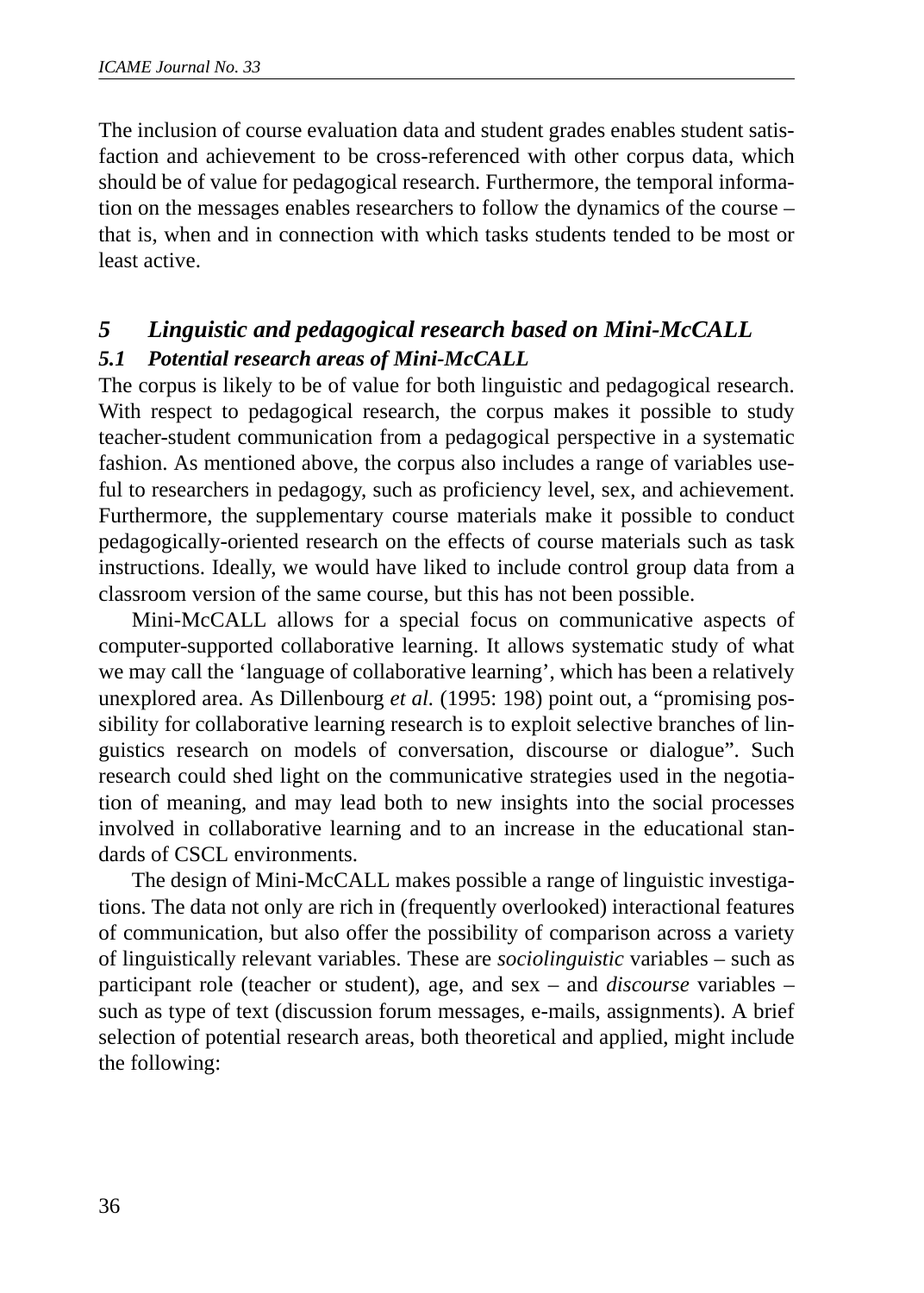- *Adaptation of language to new technologies*: The corpus can be used for several types of investigations in computer-mediated communication, for example on ways in which language users adapt their language to the medium or technology (e.g. e-mailing or discussion fora). Most research in this area (e.g. Herring 2001; Hård af Segerstad 2002) has focused on nativespeaker language, so the current corpus data, dominated by non-native speakers of English, should prove to be of great interest.
- *Second language learning*: The corpus also makes a contribution to the available data on student writing in L2 English. Corpus-based learner language research has mushroomed over the course of the past decade (as summarised in Granger 2004). The corpus not only extends the amount of currently available material, but also includes previously unexplored types of text.
- *Interpersonal communication and communicative strategies*: 'Collaborative linguistic behaviour' is of the utmost importance in collaborative learning contexts. The corpus data provide a unique opportunity to study interpersonal aspects of both teacher-student and student-student communication, e.g. speech acts such as apologising, complaining, or asking for favours. The data also enable comparison across teachers and course modules, as well as across private (e-mail) and more public communication (discussion fora). Another highly relevant research topic concerns metadiscursive strategies used by students and teachers, covering research questions such as the following: How do the participants correct errors, ask for clarification, explain terminology, and give positive/negative feedback? What appear to be the most felicitous metadiscursive strategies?
- *Discourse identity construction*: A final example of an interesting research area for which Mini-McCALL would be suitable is the examination of discourse identity construction, for example strategies for construing oneself as a good/bad student, or as a friendly/competent teacher. This is a highly important aspect of social competence in general and of academic socialisation in particular.

### *5.2 Current research on Mini-McCALL*

Several studies based on the pilot corpus are already underway, while one study, an analysis of the effects on student activity of the quantity and quality of teacher communication in the courses, has already been published (Deutschmann and Lundmark 2008). The results of this study suggest that there is a posi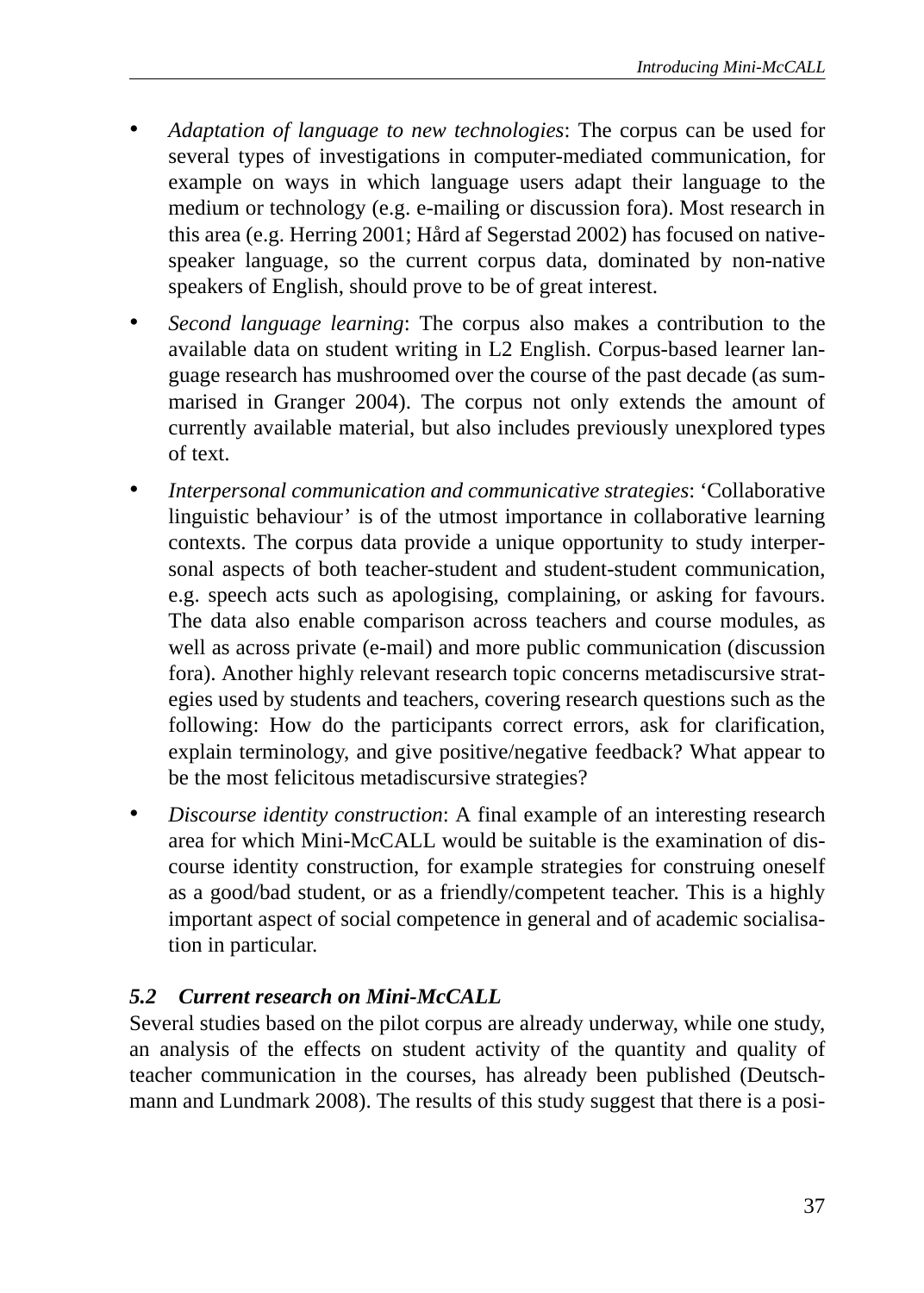tive correlation between the quantity of teacher-student communication and the quantity of student-student communication in a course. In other words, active teachers influence the communicative culture in a course and foster student activity. In addition, the study showed that teachers who used less formal, more involved language were more successful in creating active communicative environments in the courses. Finally, the study suggested that courses in which students communicated extensively displayed better throughput than courses in which students were less active.

Popaditch (2009) is concerned with how students deliver criticism in peerreview situations. The study focuses on the use of hedging and other linguistic strategies related to indirectness that seem to be typical of such discourse in the corpus. Some of the interesting features found are illustrated in (7) and (8), which are taken from the discussion fora. In the task discussed, the students are asked to decide whether the progressive or the simple present tense is appropriate in a number of sample sentences. They are also asked to justify their answers; one such justification is shown in (7). In (8), we see a peer-review and the response to the review:

(7) Message HT04N.D.109 Time: Thursday, September 16, 2004 17:21 Author: Ulrika Cederblad Subject: Re: Tina Kock Hi Jonna, Tina and everyone!

> About 1c, I think it should be the form "going to + base form" because the speaker assumes that there already have been made plans for the weekend before the weekend.

> The way I have understod it is that you use this form if you already made the plan in the past before the conversation. Could that be right?

> In 1e the speaker assumes that plans for the weekend have not been made yet. But I have been thinking and I have another theory aswell :)and I wounder if you might use this form when the speaker is saying this during the weekend and not before the weekend. Since the person probobly is doing something at the time its an activity and therefor its Present progressive.

> Im not sure about this so I would be very glad if somebody could tell if Im right or wrong.

Im a bit confused ... Ulrika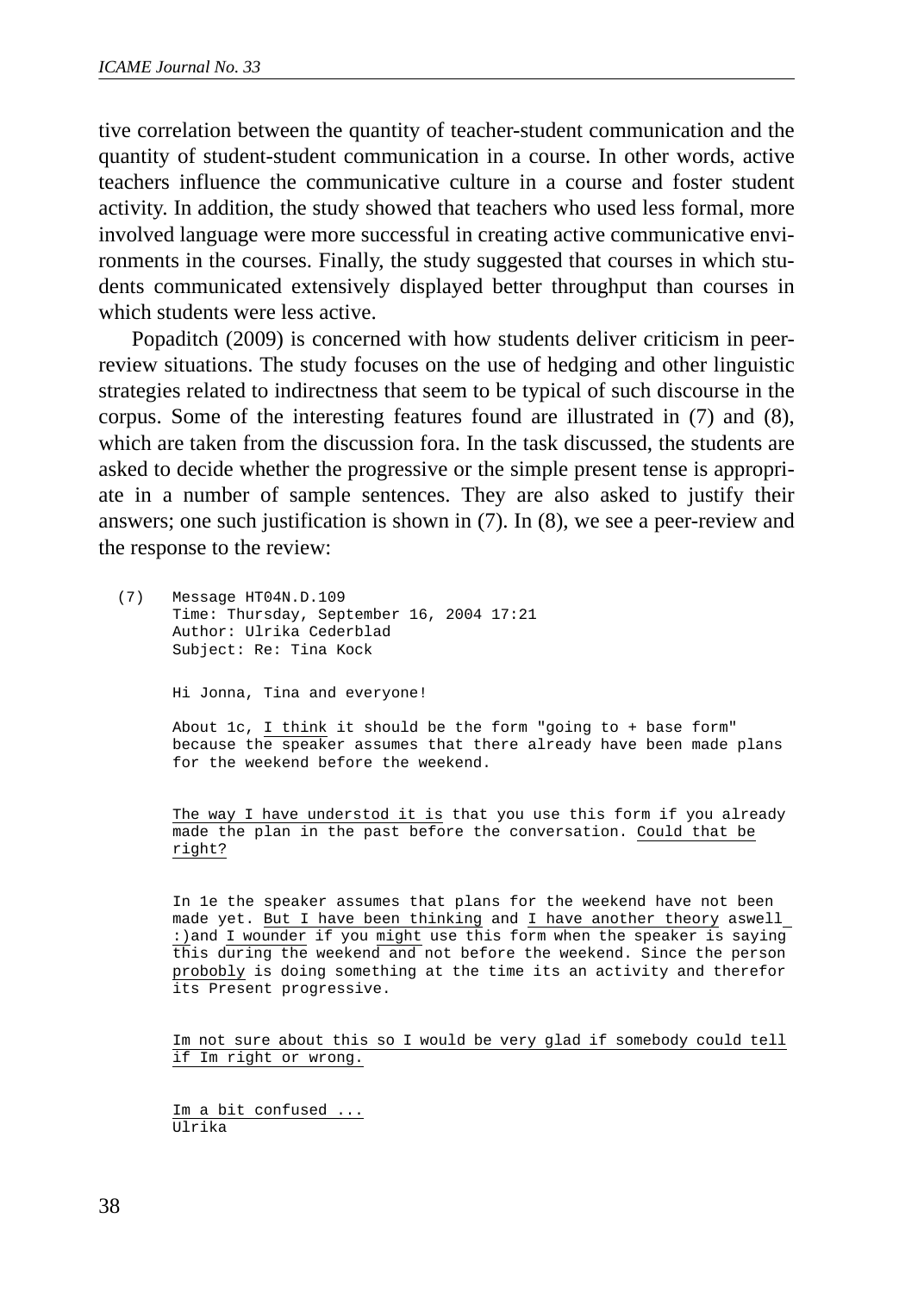```
(8) Message HT04N.D.118
    Time: Thursday, September 16, 2004 20:03
    Author: Tina Kock
    Subject: Re: Discussion 2 - Jonna Östeberg
    Hello Jonna!
     I have an opinion about 1d: "I'll have done it by tonight."
     You wrote that will + base form is used here, but "have done" is not
    the base form of the verb. That's why I think the tense is Future
    Perfect. The sentence is about an activity that will be completed
    before a specific time.
    Am I right?
     /Tina
     _____________________________________________________
    Message HT04N.D.147
    Time: Saturday, September 18, 2004 10:30
    Author: Melinda Jensen
    Subject: Re: Discussion 2 - Jonna Östeberg
    OK.... I think you're right! (I wonder why I thought it was will +
    base form?), now when you have explained it to me everything seems so
    clear... : -)bye
    Melinda
```
These examples, much like (1) above, are in many respects typical of peerreview dialogue, at least the way it is realised in the present material. They represent a genre full of markers of politeness/indirectness, such as the use of modals and hedges, where opinions are suggested rather than stated. There is also a frequent use of interactive markers and signals to establish rapport, such as encouragement, praise, expressions of gratitude, informal language and use of emoticons (underlined in the examples above). As we also saw in (1), put in a learning-theoretical context, the language conforms to socio-cultural models of learning, which maintain that the establishment of a social context and group identity are central to the learning experience.

#### *6 Looking ahead: The real McCALL*

Mini-McCALL involves data from only one of the Internet courses (English grammar) taught at Mid-Sweden University, over a limited period of time (four terms). The long-term goal, however, is to create a comprehensive corpus of online language learning – the Mid-Sweden Corpus of Computer-Assisted Language Learning (McCALL) – containing all of the university's online English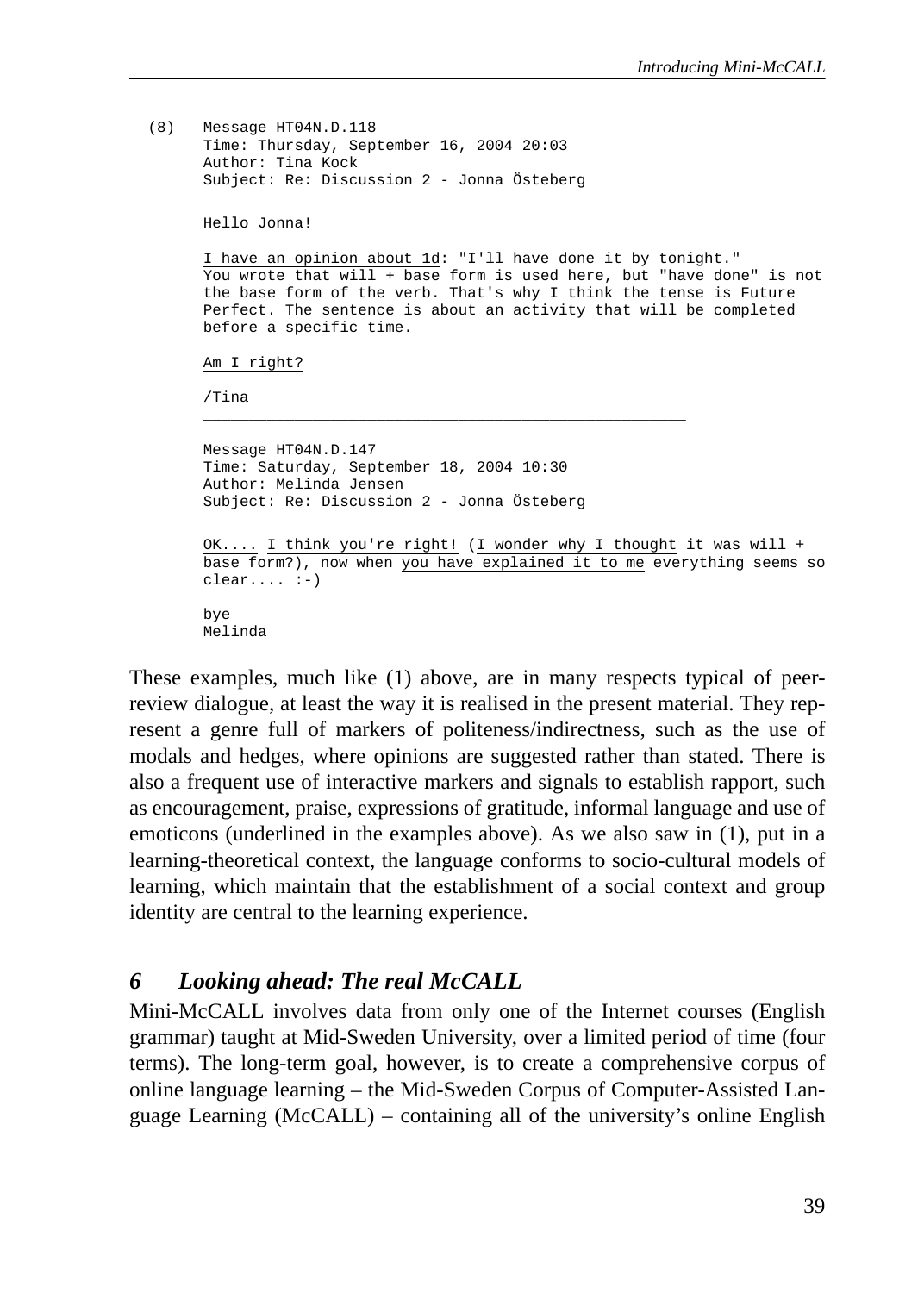courses from 2004-2008. This will be a unique resource, containing several million words of not only written but also transcribed spoken English, from both teachers and students, at various levels, and in various genres. The programme includes courses in language (grammar, essay writing and oral proficiency), cultural studies, literature, and linguistics; the subjects covered are relatively typical of undergraduate courses in English Studies at Swedish universities.

The full material will include over 100 course modules taught by 16 teachers to over 900 students, with all communication taking place in English. The estimated size of the final corpus is over 10 million words of written text and over 100,000 words of transcribed spoken material.

The material to be included in McCALL is quite diverse in character. Four communicative modes will be represented: synchronous writing, asynchronous writing, synchronous speech and asynchronous speech. With respect to the written components, we are particularly pleased to be able to include drafts of many of the written essays, a very rare type of data which will enable interesting research into the writing process. This is particularly relevant to models of peerreviewing, which are commonly used in teaching academic writing. We not only have drafts of student essays, but also teacher comments on a large portion of the written student production, which means that we will be able to document this 'chain of genres' (Swales 2004) quite thoroughly. Another chain of genres into which this corpus will allow research is the transfer of a written essay to a spoken presentation. Given the design of the corpus, we will be able to observe the development of a first-term student essay through several drafts to the finished essay, and then to a spoken presentation of the same content.

In the planned McCALL material, the primarily text-based learning management system (WebCT) is complemented by other tools such as online video conferencing (Marratech). The online video conferencing sessions that have been recorded supply interesting synchronous speech data. Asynchronous speech data are also available, primarily in the form of audio-commented slide presentations produced both by students and by teachers. Ideally, we would like to distribute not only transcriptions of these but also the sound files, which would also require anonymisation.

#### *7 Conclusion*

Here we have described Mini-McCALL, a pilot corpus containing data from three types of written communication – discussion forum messages, e-mail, and written assignments – from an online learning environment in English Studies at Mid-Sweden University. We predict that this will be the first of many corpora of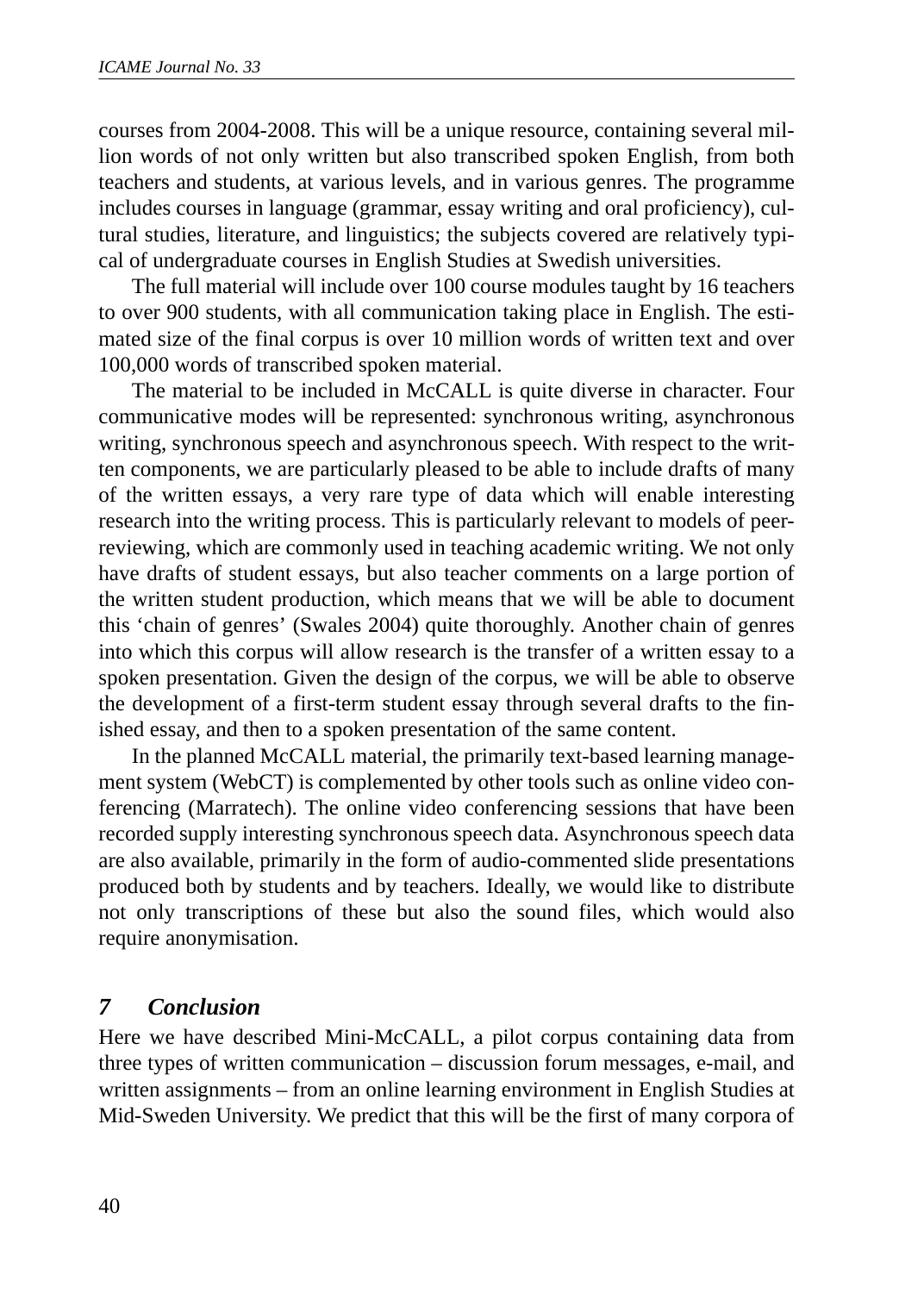online learning to come, making it possible to study empirically both the linguistic and the pedagogical aspects of such environments. We have also outlined our proposed next step in the McCALL project, which will lead to a comprehensive four-year snapshot of all of the various types of communication that take place in an online learning environment.

With a resource like Mini-McCALL, we hope to be able to get a clearer picture of the communicative processes involved in an e-learning environment, both at the individual level and at the group level. The corpus will allow researchers to link linguistic findings to social, pedagogical and textual metadata and thus will enable us to pose a number of interesting questions with direct application to e-learning and collaborative learning: What characterises the language of (un-)successful peer-reviewing? How do students negotiate their differences, and to what extent is a good command of the L2 important here? And ultimately, how do the various variables investigated contribute to a student's success or failure in a course?

While the number of Internet-based courses in higher education is steadily increasing, it is also becoming increasingly clear that e-learning environments tend to produce lower throughput rates than traditional classroom environments (Westerberg and Mårald 2006). Therefore, there is an immediate need for a better understanding of those processes which are the key to successful learning in this type of environment. We believe that it is crucial to study the types of communication that take place in such courses in order to achieve this understanding. We offer Mini-McCALL to the research community in hopes of fostering research in these important areas.<sup>3</sup>

### *Notes*

- 1. We gratefully acknowledge funding for Mini-McCALL from the Department of Humanities at Mid-Sweden University. We also extend our thanks to Nick Sheppard for his assistance in collecting the corpus metadata.
- 2. Note that the 'assignment text' data are excluded from these calculations, but the 'duplicate text' data are included.
- 3. Readers interested in obtaining Mini-McCALL should contact Dr. Mats Deutschmann at mats.deutschmann@miun.se.

### *References*

Beißwenger, Michael and Angelika Storrer. 2008. Corpora of computer-mediated communication. In A. Lüdeling and M. Kytö (eds.). *Corpus linguis-*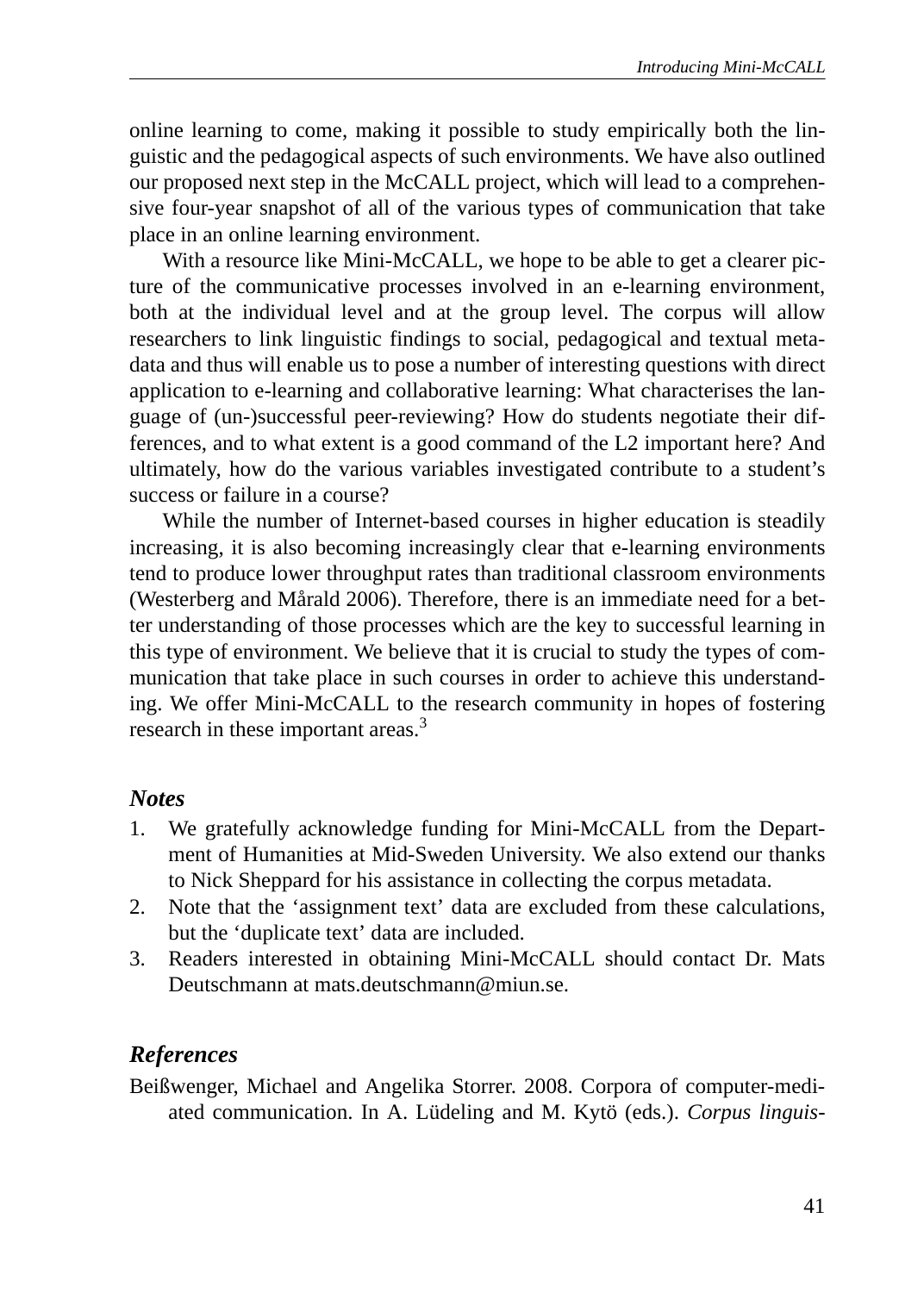*tics: An international handbook* (Handbücher zur Sprach- und Kommunikationswissenschaft / Handbooks of Linguistics and Communication Science 29). Vol. 1, 292–309. Berlin and New York: Walter de Gruyter.

- BNC. 2007. The British National Corpus, version 3 (BNC XML Edition). Distributed by Oxford University Computing Services on behalf of the BNC Consortium.
- Bonk, Curtis J. and Donald J. Cunningham. 1998. Searching for learner-centered, constructivist, and sociocultural components of collaborative educational learning tools. In C. J. Bonk and K. S. King (eds.). *Electronic collaborators. Learner-centered technologies for literacy, apprenticeship, and discourse*, 25–50. Mahwah, NJ: Lawrence Erlbaum.
- Deutschmann, Mats and Carita Lundmark. 2008. 'Let's keep it informal, guys': A study of the effects of teacher communicative strategies on student activity and collaborative learning in internet-based English courses. *Tidskrift för lärarutbildning och forskning* [Journal of Teacher Education and Research] 2: 39–57.
- Dillenbourg, Pierre, Michael J. Baker, Agnès Blaye and Claire O'Malley. 1995. The evolution of research on collaborative learning. In E. Spada and P. Reiman (eds.). *Learning in humans and machine: Towards an interdisciplinary learning science*, 189–211. Oxford: Elsevier.
- Granger, Sylviane. 2004. Computer learner corpus research: Current status and future prospects. In U. Connor and T. A. Upton (eds.). *Applied corpus linguistics: A multidimensional perspective* (Language and Computers 52), 123–145. Amsterdam: Rodopi.
- Hård af Segerstad, Ylva. 2002. *Use and adaptation of written language to the conditions of computer-mediated communication*. Gothenburg: Gothenburg University.
- Haythornwaite, Caroline. 2002. Building social networks via computer networks: Creating and sustaining distributed learning communities. In K. A. Renninger and W. Shumar (eds.). *Building virtual communities: Learning and change in cyberspace*, 159–190. Cambridge: Cambridge University Press.
- Herring, Susan. 2001. Computer-mediated discourse. In D. Schiffrin, D. Tannen and H. Hamilton (eds.). *The handbook of discourse analysis*, 612–634. Oxford: Blackwell.
- Kern, Richard and Mark Warschauer. 2000. Theory and practice of networkbased language teaching. In M. Warschauer and R. Kern (eds.). *Network-*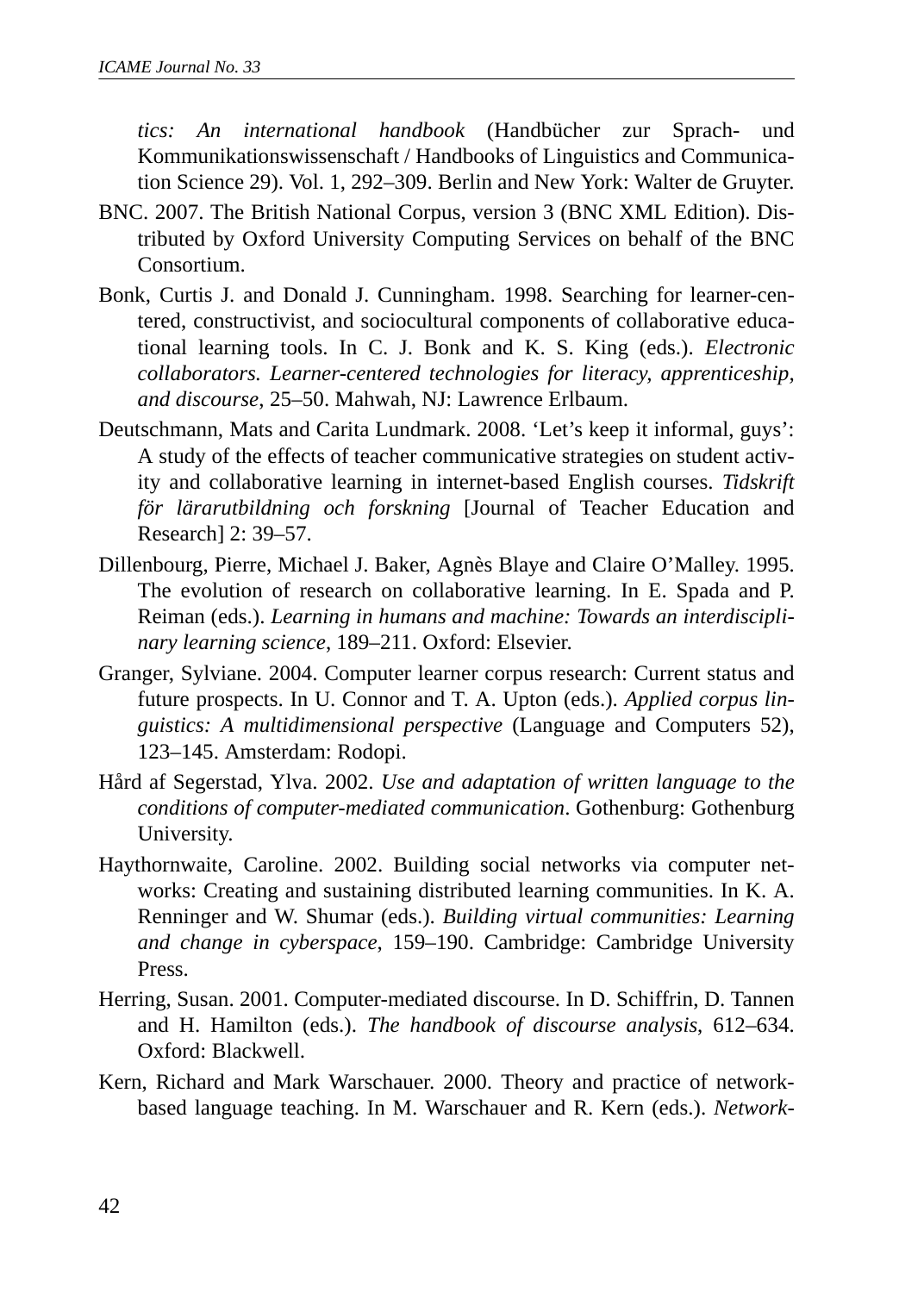*based language teaching: Concepts and practice*, 1–19. Port Chester NY: Cambridge University Press.

- Koschmann, Timothy. 1996. Paradigm shifts and instructional technology. In T. Koschmann (ed.). *CSCL: Theory and practice of an emerging paradigm*, 1–23. Mahwah, NJ: Lawrence Erlbaum.
- Olofsson, Anders D. and Ola Lindberg. 2005. The learning community: An understanding of web-based education? Paper presented at the UniZon Conference *Crossborder NetWorking and Learning*, Vaasa, Finland, 18–19 April 2005.
- Palloff, Rena M. and Keith Pratt. 1999. *Building learning communities in cyberspace: Effective strategies for the online classroom*. San Francisco, CA: Jossey-Bass.
- Popaditch, Irina. 2009. But, a "tricky little word": The language of cooperation and disagreement in a Swedish online language learning environment. Seminar paper presented on January 27 in the Department of Humanities, Mid-Sweden University.
- Salmon, Gilly. 2004. *E-moderating: The key to teaching and learning online*. 2nd ed. London: Routledge.
- Schegloff, Emanuel A. 1991. Conversation analysis and socially shared cognition. In L. B. Resnick, J. M. Levine and S. D. Teasley (eds.). *Perspectives on socially shared cognition*, 150–171. Washington: American Psychological Association.
- Sotillo, Susana M. 2000. Discourse functions and syntactic complexity in synchronous and asynchronous communication. *Language Learning and Technology* 4 (1): 82–119.
- Stephenson, John (ed.). 2001. *Teaching and learning online: Pedagogies for new technologies*. London: Routledge.
- Swales, John M. 2004. *Research genres: Explorations and applications.* Cambridge: Cambridge University Press.
- Tella, Seppo. 1992. *Talking shop via e-mail: A thematic and linguistic analysis of electronic mail communication* (Research Report 99). Helsinki: University of Helsinki, Department of Teacher Education.
- Wenger, Etienne. 1998. *Communities of practice: Learning, meaning, and identity*. Cambridge: Cambridge University Press.
- Westerberg, Pernilla and Gunilla Mårald. 2006. *Avbrott på nätutbildningar* – *en studie av när och varför studenter hoppar av alternativt fullföljer IT-stödda distanskurser* [Interrupted net courses: A study of when and why students